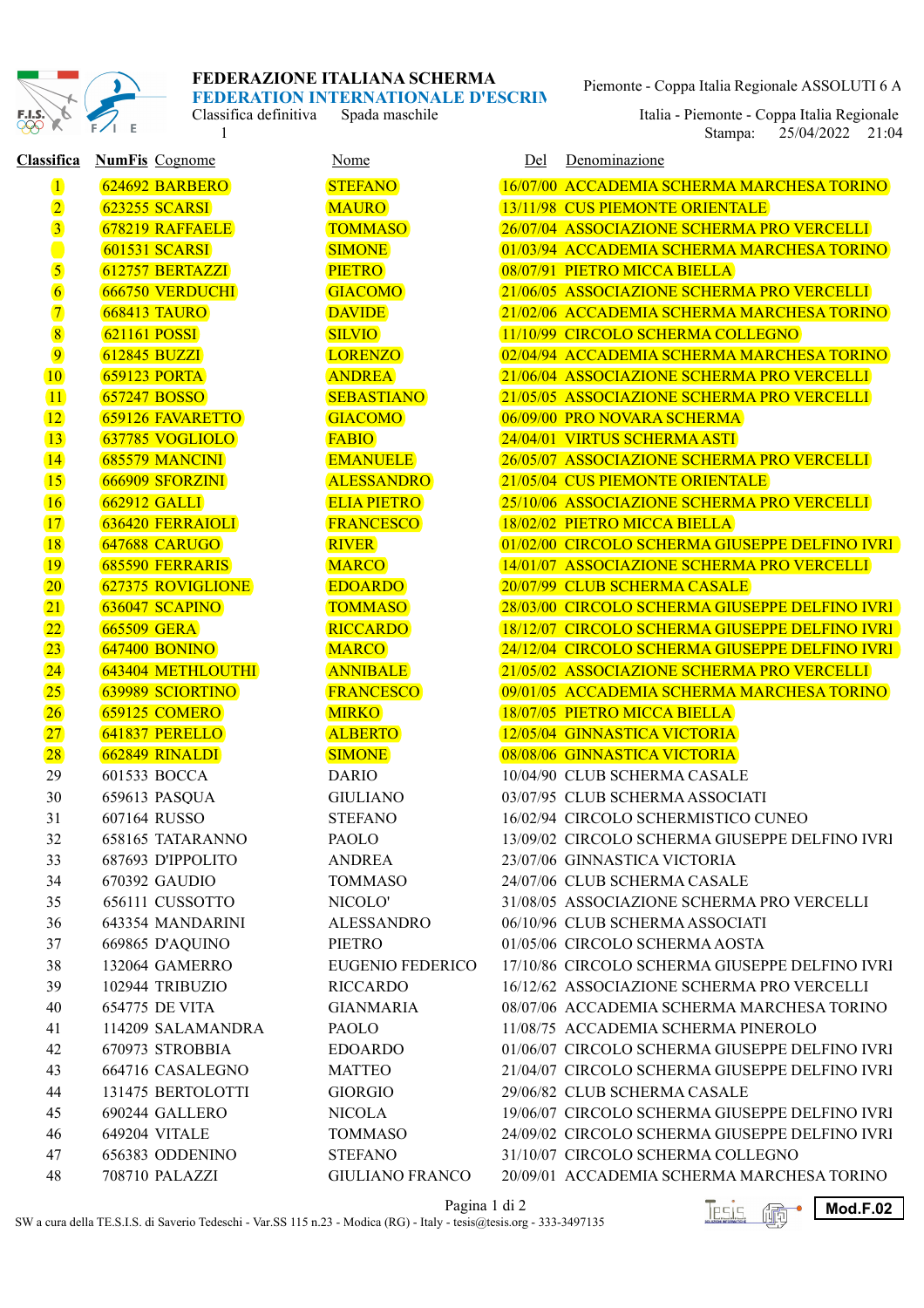

## **FEDERAZIONE ITALIANA SCHERMA**

**FEDERATION INTERNATIONALE D'ESCRIM** 

Classifica definitiva Spada maschile<br>64

Piemonte - Coppa Italia Regionale ASSOLUTI 6 A

25/04/2022 Stampa: 21:04 Italia - Piemonte - Coppa Italia Regionale<br>Stampa: 25/04/2022 21:04

| Classifica | <b>NumFis</b> Cognome             | Nome                 | Del | Denominazione                                           |
|------------|-----------------------------------|----------------------|-----|---------------------------------------------------------|
| 49         | 651686 FERRAIOLI                  | PIETRO               |     | 21/07/06 PIETRO MICCA BIELLA                            |
| 50         | 668439 ROSSETTI                   | <b>TOMMASO</b>       |     | 20/11/01 PIETRO MICCA BIELLA                            |
| 51         | 703542 RASTELLI                   | <b>LUCA</b>          |     | 28/02/06 ASSOCIAZIONE SCHERMA PRO VERCELLI              |
| 52         | 604808 MACULOTTI                  | <b>GIACOMO</b>       |     | 17/03/94 ASSOCIAZIONE SCHERMA PRO VERCELLI              |
| 53         | <b>648100 BELLONE</b>             | <b>LUCA</b>          |     | 07/07/00 CLUB SCHERMA ASSOCIATI                         |
| 54         | 663515 BELLONE                    | <b>ALESSANDRO</b>    |     | 11/11/04 CLUB SCHERMA ASSOCIATI                         |
| 55         | 125730 ALBANESE                   |                      |     | ANDREA GUIDO EMILI( 06/03/85 CIRCOLO SCHERMISTICO CUNEO |
| 56         | 645956 PASOTTI                    | <b>RICCARDO</b>      |     | 26/09/03 PRO NOVARA SCHERMA                             |
|            | 624222 BORLENGO                   | <b>ANDREA</b>        |     | 29/03/94 ACCADEMIA SCHERMA MARCHESA TORINO              |
| 58         | 658883 MICHELETTI CREMASC FILIPPO |                      |     | 27/08/02 CIRCOLO SCHERMA GIUSEPPE DELFINO IVRI          |
| 59         | 696207 BELLAN                     | FEDERICO             |     | 30/11/07 CUS PIEMONTE ORIENTALE                         |
| 60         | 657689 MESTURINO                  | <b>VITTORIO</b>      |     | 09/12/07 GINNASTICA VICTORIA                            |
| 61         | 667504 CUCCHIARA                  | <b>AURELIO LUCIO</b> |     | 16/06/73 PRO NOVARA SCHERMA                             |
| 62         | 695435 GEROLLA                    | <b>ALESSANDRO</b>    |     | 18/09/07 CLUB SCHERMA TORINO                            |
| 63         | 674820 CARRETTA                   | <b>MATTIA</b>        |     | 07/02/07 CLUB SCHERMA CASALE                            |
| 64         | 696250 RICCIO                     | <b>ETTORE</b>        |     | 05/09/00 CLUB SCHERMA ASSOCIATI                         |
| 65         | 619638 BORRIONE                   | <b>MARCO</b>         |     | 09/05/64 ACCADEMIA SCHERMA MARCHESA TORINO              |
| 66         | 677547 SORGI                      | <b>LUCA</b>          |     | 09/02/07 CLUB SCHERMA ASSOCIATI                         |
| 67         | 144771 PAROLA                     | <b>MAURO</b>         |     | 15/10/90 VIRTUS SCHERMA ASTI                            |
| 68         | 682119 CHERUBINI                  | NICCOLÒ              |     | 23/08/07 CIRCOLO SCHERMA GIUSEPPE DELFINO IVRI          |
| 69         | 711248 DI MAURO                   | <b>LUCA</b>          |     | 21/06/84 PIETRO MICCA BIELLA                            |
| 70         | 712451 DUTTO                      | <b>ANTHONY</b>       |     | 30/11/96 CIRCOLO SCHERMISTICO CUNEO                     |
| 71         | 713462 LA NOCE                    | <b>ALESSANDRO</b>    |     | 25/08/59 CLUB SCHERMA TORINO                            |
| 72         | 659867 GASTALDI                   | <b>MARCO</b>         |     | 15/07/88 CIRCOLO SCHERMISTICO CUNEO                     |
|            | 677543 MAGGI                      | <b>GABRIELE</b>      |     | 23/06/07 CLUB SCHERMA ASSOCIATI                         |
| 74         | 658117 GALLUZZO                   | <b>RICCARDO</b>      |     | 22/02/07 CIRCOLO SCHERMA GIUSEPPE DELFINO IVRI          |
| 75         | 713316 FELICI                     | <b>JACOPO</b>        |     | $12/04/07$ CH4 sporting                                 |
|            | 674277 LA SCALA                   | PIERO                |     | 16/09/63 CIRCOLO SCHERMA COLLEGNO                       |
| 77         | 632977 PANZANELLI                 | <b>ALBERTO</b>       |     | 16/10/69 PIETRO MICCA BIELLA                            |
| 78         | 702261 PICCARDI                   | <b>DARIO</b>         |     | 17/01/07 PIETRO MICCA BIELLA                            |

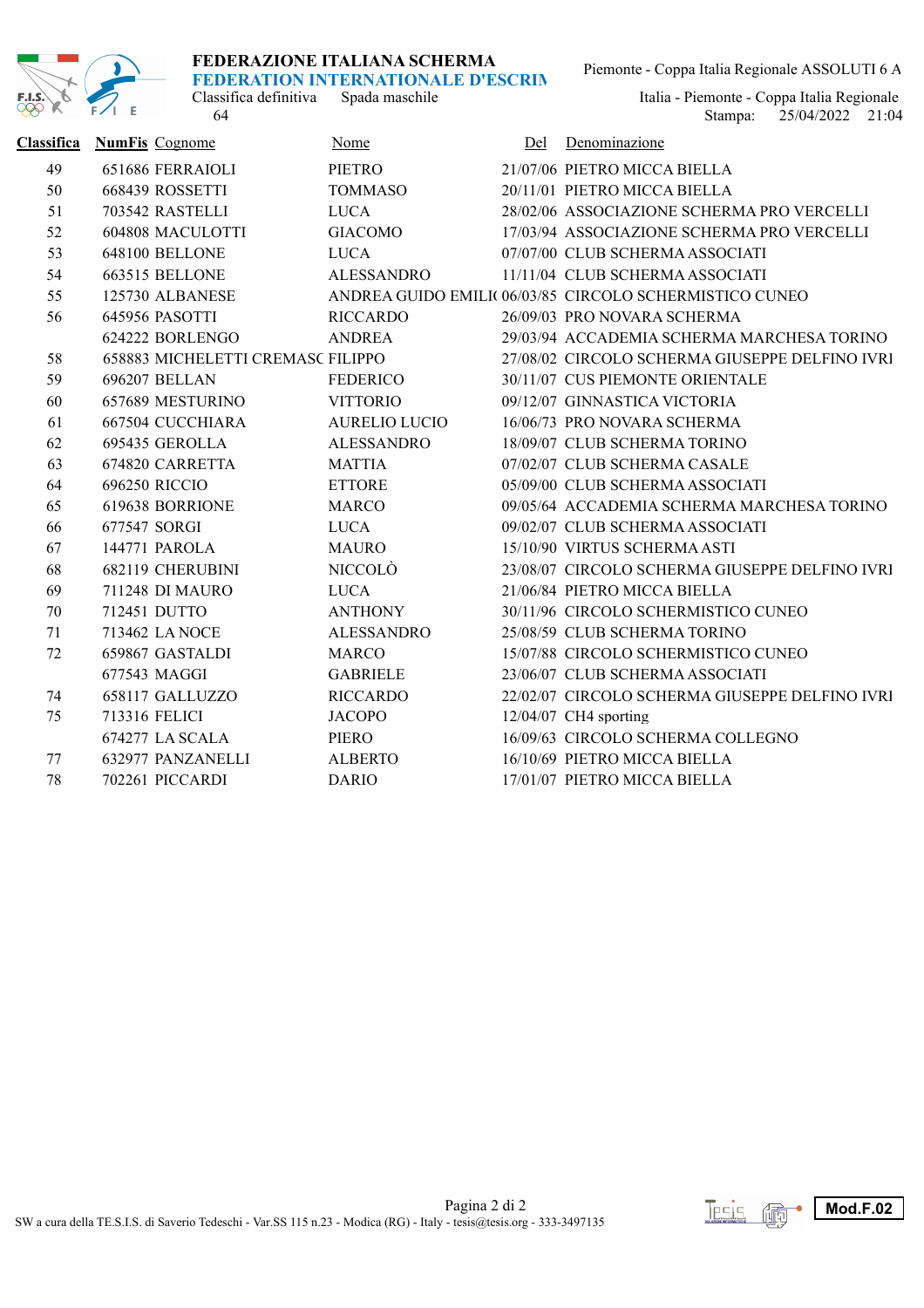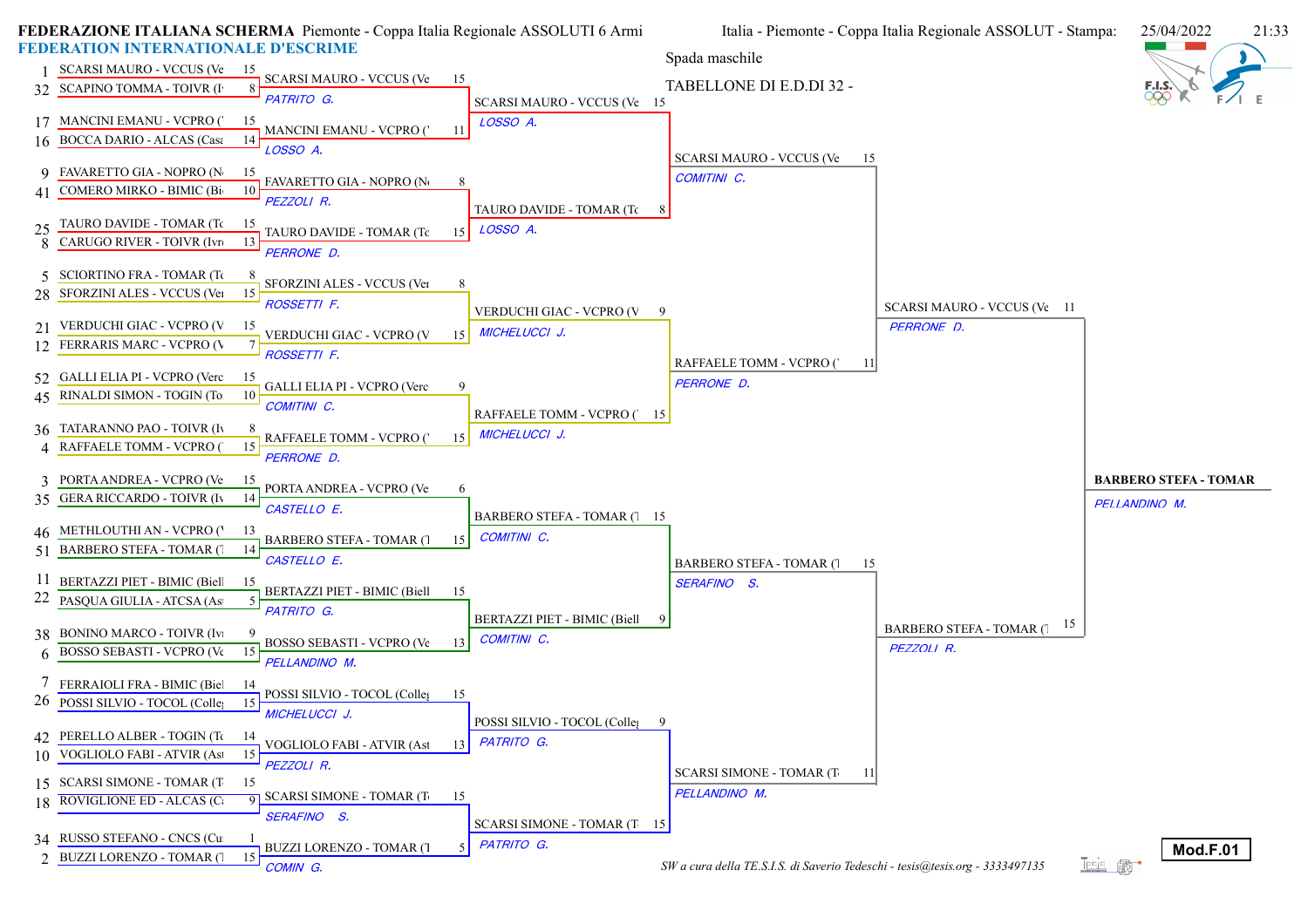|              |                         | FEDERAZIONE ITALIANA SCHERMA                                                                  | Piemonte - Coppa Italia Regionale ASSOI                                                                     |
|--------------|-------------------------|-----------------------------------------------------------------------------------------------|-------------------------------------------------------------------------------------------------------------|
|              |                         | FEDERATION INTERNATIONALE D'ESCRIME<br>Spada maschile<br>TABELLONE DI ELIMINAZIONE DIRETTA DI | Italia - Piemonte - Coppa Italia Re<br>25/04/2022<br>64<br>Stampa:<br>21:34                                 |
| $\mathbf{F}$ | $\mathbf{1}$            | 1 SCARSI MAURO-VCCUS (Vercelli)<br>64 RICCIO ETTORE-ATCSA (Asti)                              | 15<br><b>SCARSI MAURO-VCCUS (Vercelli)</b><br>MICHELUCCI JACOPO (LICS)<br>$\overline{P}$ .                  |
| $\mathbf{F}$ | $\boldsymbol{2}$        | 33 CASALEGNO MATTEO-TOIVR (Ivrea)<br>32 SCAPINO TOMMASO-TOIVR (Ivrea)                         | SCAPINO TOMMASO-TOIVR (Ivrea)<br>15<br>ROSSETTI FEDERICO (TOCS)                                             |
| F            | $\mathbf{3}$            | 17 MANCINI EMANUELE-VCPRO (Vercelli)<br>48 ROSSETTI TOMMASO-BIMIC (Biella)                    | $\mathbf{p}$<br>$\frac{15}{9}$<br>MANCINI EMANUELE-VCPRO (Vercelli)<br>$\mathbf{P}$                         |
| F            | $\overline{\mathbf{4}}$ | 49 RASTELLI LUCA-VCPRO (Vercelli)<br>16 BOCCA DARIO-ALCAS (Casale Monferrato)                 | 4<br><b>BOCCA DARIO-ALCAS (Casale Monferrato)</b><br>15<br>VITALE SARA (TORAM)<br>$P_{\cdot}$               |
| F            | 5                       | 9 FAVARETTO GIACOMO-NOPRO (Novara)<br>56 PASOTTI RICCARDO-NOPRO (Novara)                      | 15<br>FAVARETTO GIACOMO-NOPRO (Novara)<br>$\overline{11}$<br>P.<br>PERRONE DENNIS (TOMAR)                   |
| $\mathbf F$  | 6                       | 41 COMERO MIRKO-BIMIC (Biella)<br>24 GAMERRO EUGENIO FEDERICO-TOIVR (R                        | $\boldsymbol{0}$<br>COMERO MIRKO-BIMIC (Biella)<br>$\overline{0}$<br>SERAFINO SOPHIA (TOAUG)<br>$P_{\cdot}$ |
| F            | 7                       | 25 TAURO DAVIDE-TOMAR (Torino)<br>40 VITALE TOMMASO-TOIVR (Ivrea)                             | TAURO DAVIDE-TOMAR (Torino)<br>8<br>$\overline{P}$ .<br>ROSSETTI FEDERICO (TOCS)                            |
| F            | 8                       | 57 BORLENGO ANDREA-TOMAR (Torino)<br>8 CARUGO RIVER-TOIVR (Ivrea)                             | 8<br>CARUGO RIVER-TOIVR (Ivrea)<br>15<br>PERRONE DENNIS (TOMAR)<br>$\mathbf{P}$                             |
| $\mathbf F$  | $\boldsymbol{9}$        | 5 SCIORTINO FRANCESCO-TOMAR (Torino)<br>60 MESTURINO VITTORIO-TOGIN (Torino)                  | 15<br>SCIORTINO FRANCESCO-TOMAR (Torino)<br>$\overline{3}$<br>$P_{\cdot}$<br>VITALE SARA (TORAM)            |
| F            | 10                      | 37 BERTOLOTTI GIORGIO-ALCAS (Casale Mo<br>28 SFORZINI ALESSANDRO-VCCUS (Vercelli)             | 11<br>SFORZINI ALESSANDRO-VCCUS (Vercelli)<br>15<br>$\overline{P}$ .<br>PERRONE DENNIS (TOMAR)              |
| F            | 11                      | 21 VERDUCHI GIACOMO-VCPRO (Vercelli)<br>44 PALAZZI GIULIANO FRANCO-TOMAR (To                  | 15<br>VERDUCHI GIACOMO-VCPRO (Vercelli)<br>$\frac{1}{11}$<br>VITALE SARA (TORAM)                            |
| F            | 12                      | 53 BELLONE LUCA-ATCSA (Asti)<br>12 FERRARIS MARCO-VCPRO (Vercelli)                            | 13<br>FERRARIS MARCO-VCPRO (Vercelli)<br>15<br>SERAFINO SOPHIA (TOAUG)<br>$P_{1}$                           |
| $\mathbf F$  | 13                      | 13 D'IPPOLITO ANDREA-TOGIN (Torino)<br>52 GALLI ELIA PIETRO-VCPRO (Vercelli)                  | 13<br>GALLI ELIA PIETRO-VCPRO (Vercelli)<br>15<br>$P_{\cdot}$<br>SERAFINO SOPHIA (TOAUG)                    |
| F            | 14                      | 45 RINALDI SIMONE-TOGIN (Torino)<br>20 MANDARINI ALESSANDRO-ATCSA (Asti)                      | 15<br>RINALDI SIMONE-TOGIN (Torino)<br>14<br>MICHELUCCI JACOPO (LICS)<br>$P_{1}$                            |
| F            | 15                      | 29 DE VITA GIANMARIA-TOMAR (Torino)<br>36 TATARANNO PAOLO-TOIVR (Ivrea)                       | 13<br>TATARANNO PAOLO-TOIVR (Ivrea)<br>15<br>MICHELUCCI JACOPO (LICS)<br><b>P.</b>                          |
| $\mathbf F$  | <b>16</b>               | 61 CUCCHIARA AURELIO LUCIO-NOPRO (No<br>4 RAFFAELE TOMMASO-VCPRO (Vercelli)                   | 4<br>RAFFAELE TOMMASO-VCPRO (Vercelli)<br>15<br>P.<br>ROSSETTI FEDERICO (TOCS)                              |



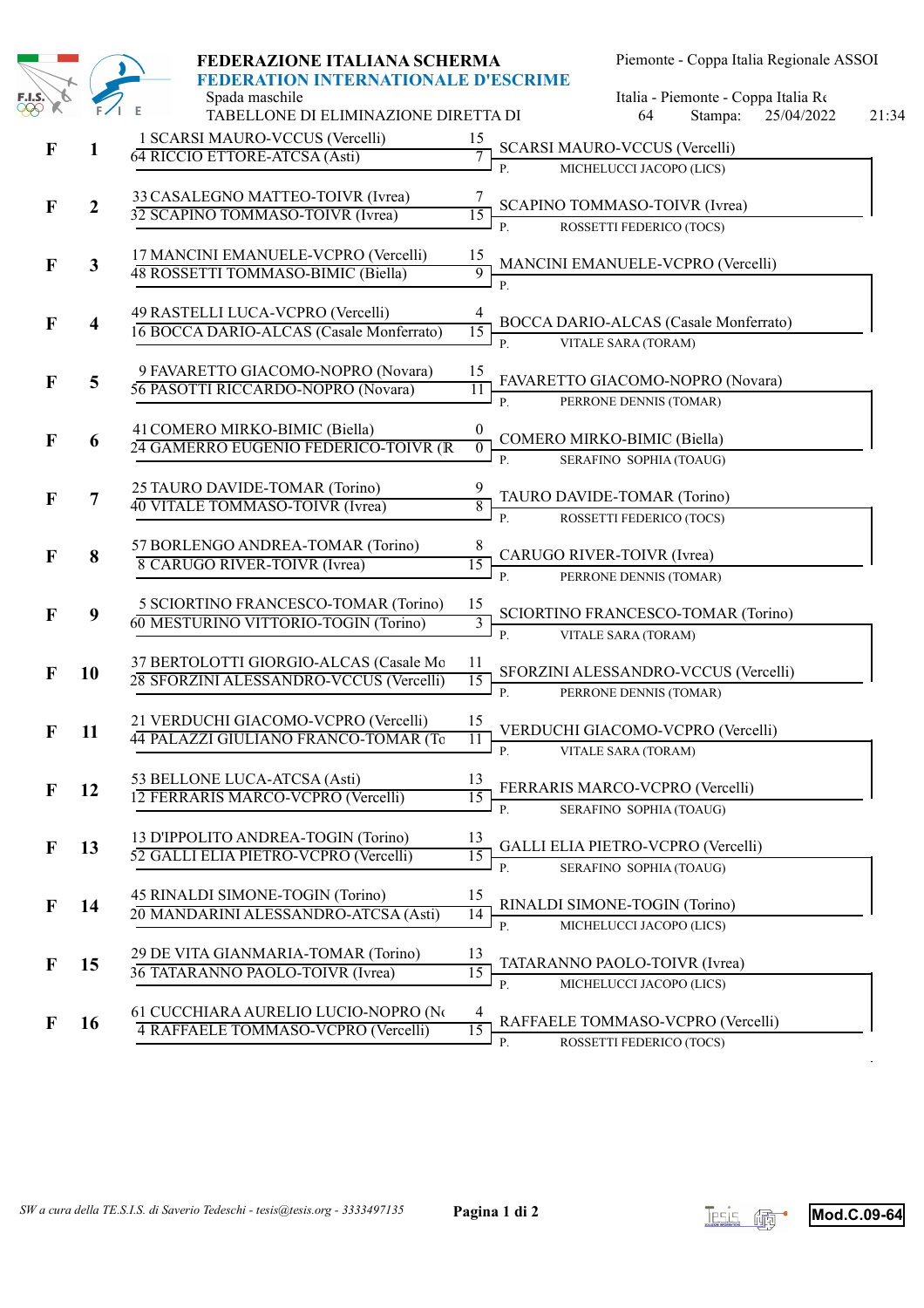|                      |    | FEDERAZIONE ITALIANA SCHERMA                                                                  |                                                               | Piemonte - Coppa Italia Regionale ASSOI                                  |       |
|----------------------|----|-----------------------------------------------------------------------------------------------|---------------------------------------------------------------|--------------------------------------------------------------------------|-------|
| <b>F.I.S.</b><br>COO |    | FEDERATION INTERNATIONALE D'ESCRIME<br>Spada maschile<br>TABELLONE DI ELIMINAZIONE DIRETTA DI |                                                               | Italia - Piemonte - Coppa Italia Re<br>25/04/2022<br>64<br>Stampa:       | 21:34 |
| $\mathbf F$          | 17 | 3 PORTA ANDREA-VCPRO (Vercelli)<br>62 GEROLLA ALESSANDRO-TOCS (Torino)                        | 15<br>$\overline{6}$                                          | PORTA ANDREA-VCPRO (Vercelli)                                            |       |
|                      |    |                                                                                               | $P$ .                                                         | ROSSETTI FEDERICO (TOCS)                                                 |       |
| $\mathbf F$          | 18 | 35 GERA RICCARDO-TOIVR (Ivrea)<br>30 SALAMANDRA PAOLO-TOPIN (Torino)                          | 15<br>10                                                      | <b>GERA RICCARDO-TOIVR (Ivrea)</b>                                       |       |
|                      |    |                                                                                               | $\mathbf{P}$                                                  |                                                                          |       |
| $\mathbf F$          | 19 | 19 CUSSOTTO NICOLO'-VCPRO (Vercelli)<br>46 METHLOUTHI ANNIBALE-VCPRO (Vercell                 | 10<br>15<br>$P$ .                                             | METHLOUTHI ANNIBALE-VCPRO (Vercelli)                                     |       |
| F                    | 20 | 51 BARBERO STEFANO-TOMAR (Torino)                                                             | 15                                                            | BARBERO STEFANO-TOMAR (Torino)                                           |       |
|                      |    | 14 GAUDIO TOMMASO-ALCAS (Casale Monfe                                                         | 8<br>$P_{\perp}$                                              | VITALE SARA (TORAM)                                                      |       |
| $\mathbf F$          | 21 | 11 BERTAZZI PIETRO-BIMIC (Biella)<br>54 BELLONE ALESSANDRO-ATCSA (Asti)                       | 15<br>7                                                       | BERTAZZI PIETRO-BIMIC (Biella)                                           |       |
|                      |    |                                                                                               | P.                                                            | PELLANDINO MATTEO (TOLMF)                                                |       |
| $\mathbf F$          | 22 | 43 ODDENINO STEFANO-TOCOL (Collegno)<br>22 PASQUA GIULIANO-ATCSA (Asti)                       | 12<br>13<br>$P_{1}$                                           | PASQUA GIULIANO-ATCSA (Asti)<br>PERRONE DENNIS (TOMAR)                   |       |
|                      |    |                                                                                               |                                                               |                                                                          |       |
| $\mathbf F$          | 23 | 27 TRIBUZIO RICCARDO-VCPRO (Vercelli)<br>38 BONINO MARCO-TOIVR (Ivrea)                        | 14<br><b>BONINO MARCO-TOIVR (Ivrea)</b><br>15<br>$\mathbf{P}$ | PERRONE DENNIS (TOMAR)                                                   |       |
|                      |    |                                                                                               |                                                               |                                                                          |       |
| F                    | 24 | 59 BELLAN FEDERICO-VCCUS (Vercelli)<br>6 BOSSO SEBASTIANO-VCPRO (Vercelli)                    | 9<br>15<br>$\mathbf{P}$                                       | BOSSO SEBASTIANO-VCPRO (Vercelli)<br>LOSSO ANNA CHIARA (VEMES)           |       |
| $\mathbf F$          | 25 | 7 FERRAIOLI FRANCESCO-BIMIC (Biella)<br>58 MICHELETTI CREMASCO FILIPPO-TOIVR                  | 15<br>11<br>$P_{\cdot}$                                       | FERRAIOLI FRANCESCO-BIMIC (Biella)                                       |       |
| $\mathbf F$          | 26 | 39 GALLERO NICOLA-TOIVR (Ivrea)                                                               | 13                                                            | LOSSO ANNA CHIARA (VEMES)<br>POSSI SILVIO-TOCOL (Collegno)               |       |
|                      |    | 26 POSSI SILVIO-TOCOL (Collegno)                                                              | 15<br>$P_{\perp}$                                             | COMIN GAIA GINEVRA (TOMAR)                                               |       |
| F                    | 27 | 23 D'AQUINO PIETRO-AOCIR (Aosta)<br>42 PERELLO ALBERTO-TOGIN (Torino)                         | 8<br>$\overline{15}$                                          | PERELLO ALBERTO-TOGIN (Torino)                                           |       |
|                      |    |                                                                                               | $\frac{15}{\pi}$ p.                                           | ROSSETTI FEDERICO (TOCS)                                                 |       |
| F                    | 28 | 55 ALBANESE ANDREA GUIDO EMILIO-CNC<br>10 VOGLIOLO FABIO-ATVIR (Asti)                         | 9<br>VOGLIOLO FABIO-ATVIR (Asti)<br>15<br>$P$ .               | PEZZOLI RICCARDO (TOAUG)                                                 |       |
| F                    | 29 | 15 SCARSI SIMONE-TOMAR (Torino)<br>50 MACULOTTI GIACOMO-VCPRO (Vercelli)                      | 15<br>7                                                       | <b>SCARSI SIMONE-TOMAR (Torino)</b>                                      |       |
| F                    | 30 | 47 FERRAIOLI PIETRO-BIMIC (Biella)<br>18 ROVIGLIONE EDOARDO-ALCAS (Casale M                   | P.<br>6<br>15                                                 | ROSSETTI FEDERICO (TOCS)<br>ROVIGLIONE EDOARDO-ALCAS (Casale Monferrato) |       |
| F                    | 31 | 31 STROBBIA EDOARDO-TOIVR (Ivrea)<br>34 RUSSO STEFANO-CNCS (Cuneo)                            | $P$ .<br>11<br>15                                             | RUSSO STEFANO-CNCS (Cuneo)                                               |       |
| F                    | 32 | 63 CARRETTA MATTIA-ALCAS (Casale Monfe<br>2 BUZZI LORENZO-TOMAR (Torino)                      | P.<br>4<br>15                                                 | PELLANDINO MATTEO (TOLMF)<br><b>BUZZI LORENZO-TOMAR (Torino)</b>         |       |
|                      |    |                                                                                               | P.                                                            | COMITINI COSTANZA (CTACI)                                                |       |



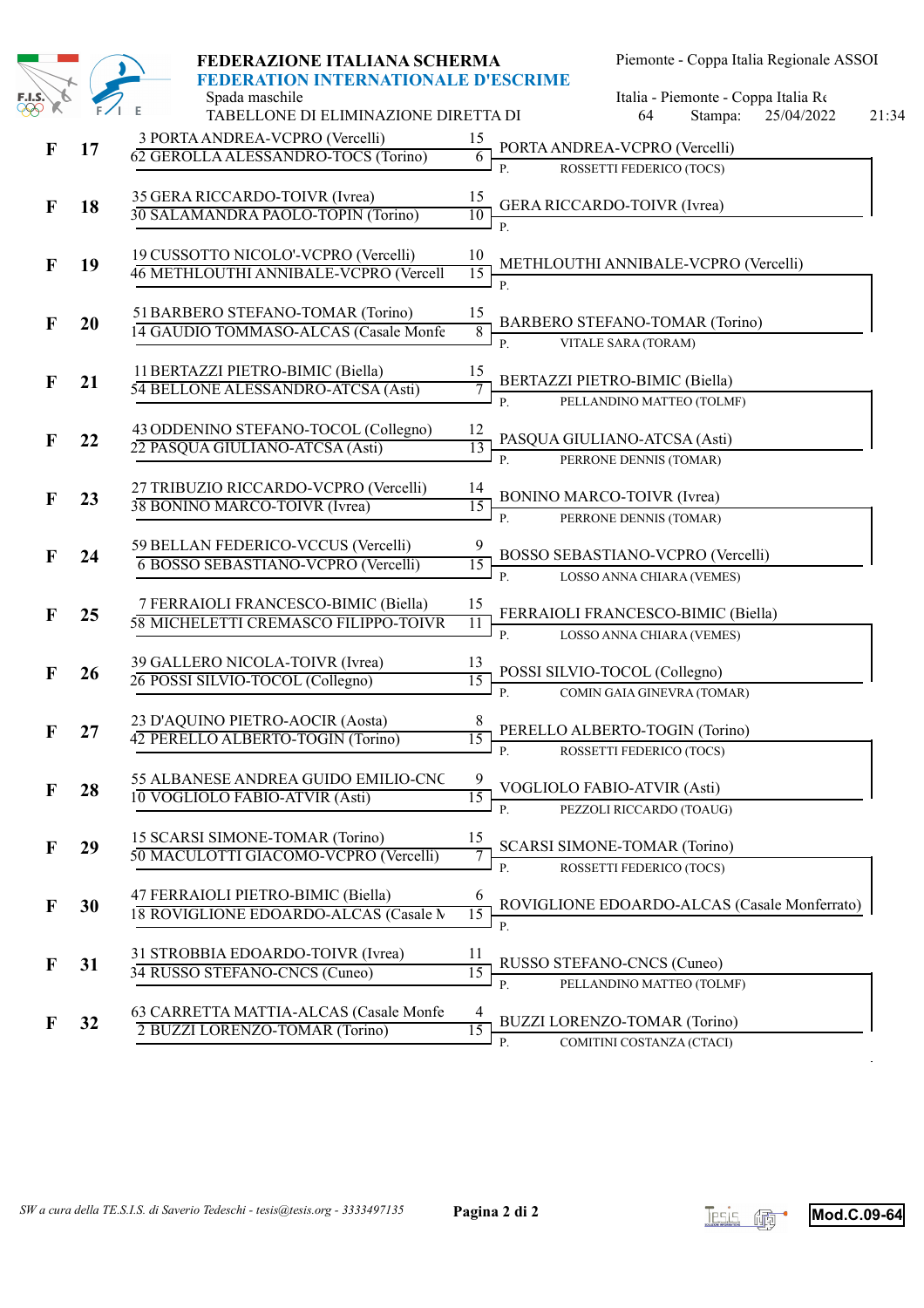#### Formula di Gara con 28 Qualificati



 $\overline{18}$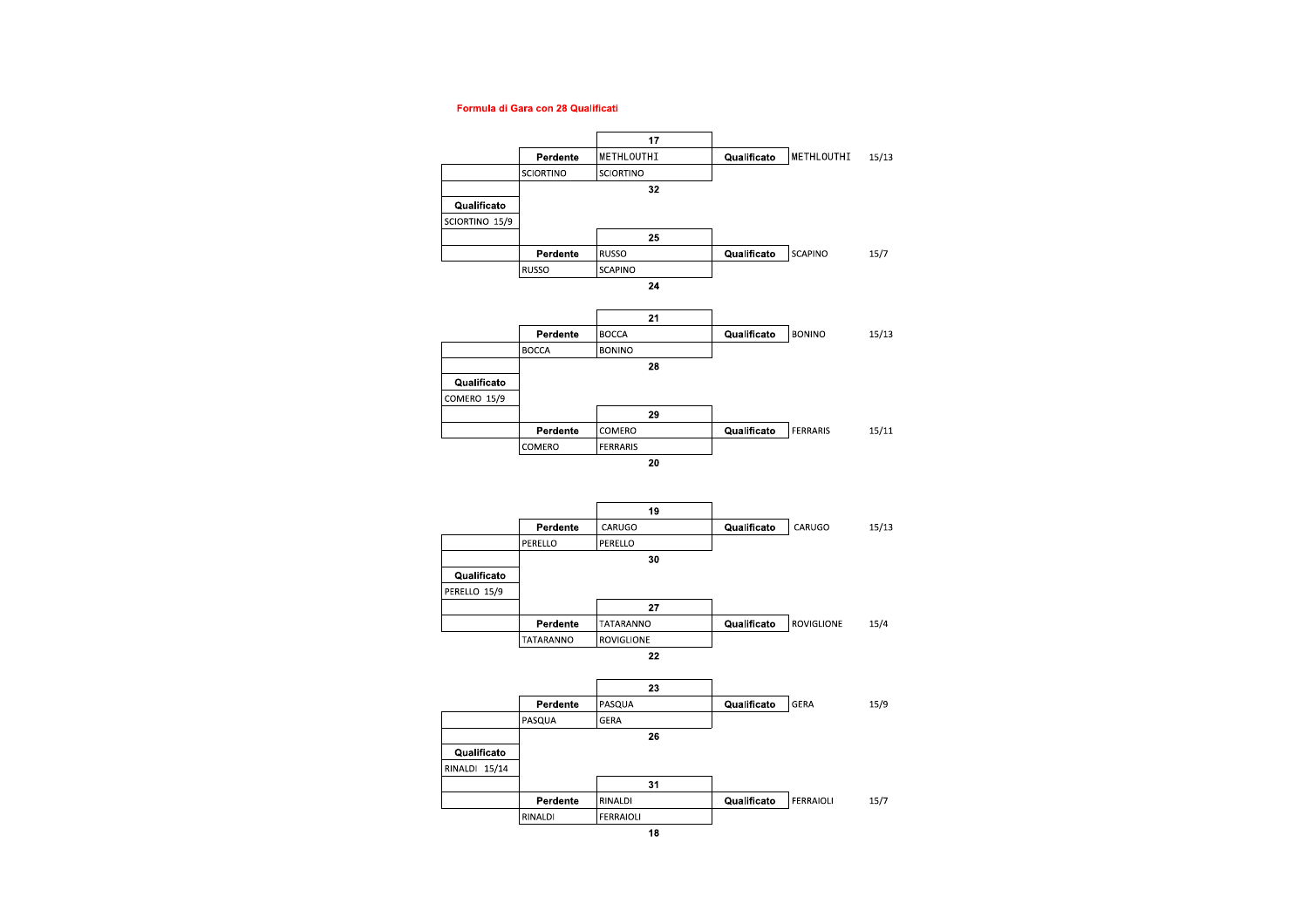

Piemonte - Coppa Italia Regionale ASSOLUT

Classifica provvisoria ai gironi

Stampa: 25/04/2022 21:35 Spada maschile Italia - Piemonte - Coppa Italia Regionale

| <b>Classifica</b> |                | <b>N.Fis</b> Cognome | <b>Nome</b>                  | Sigla Soc.   | Girone V/A     |                |       |                |    |    | Diff. Stocc. Ricev Passano: | 64 |
|-------------------|----------------|----------------------|------------------------------|--------------|----------------|----------------|-------|----------------|----|----|-----------------------------|----|
|                   |                | 1 623255 SCARSI      | <b>MAURO</b>                 | <b>VCCUS</b> | $\mathbf{1}$   | 1              | 1,00  | 20             | 30 | 10 | Qualificato                 |    |
|                   | 2 612845 BUZZI |                      | <b>LORENZO</b>               | <b>TOMAR</b> | $\overline{c}$ | 9              | 1,00  | 18             | 25 | 7  | Qualificato                 |    |
| 3                 |                | 659123 PORTA         | <b>ANDREA</b>                | <b>VCPRO</b> | 3              | 4              | 1,00  | 17             | 30 | 13 | Qualificato                 |    |
| 4                 |                | 639989 SCIORTINO     | <b>FRANCESCO</b>             | <b>TOMAR</b> | $\overline{4}$ | 10             | 1,00  | 15             | 25 | 10 | Oualificato                 |    |
|                   |                | 657247 BOSSO         | <b>SEBASTIANO</b>            | <b>VCPRO</b> | $\overline{4}$ | 7              | 1,00  | 15             | 25 | 10 | Qualificato                 |    |
|                   |                | 678219 RAFFAELE      | <b>TOMMASO</b>               | <b>VCPRO</b> | $\overline{4}$ | 6              | 1,00  | 15             | 25 | 10 | Qualificato                 |    |
| 7                 |                | 636420 FERRAIOLI     | <b>FRANCESCO</b>             | <b>BIMIC</b> | 7              | $\overline{2}$ | 1,00  | 11             | 25 | 14 | Qualificato                 |    |
|                   |                | 8 647688 CARUGO      | <b>RIVER</b>                 | <b>TOIVR</b> | 8              | 12             | 1,00  | 9              | 30 | 21 | Qualificato                 |    |
|                   |                | 9 659126 FAVARETTO   | <b>GIACOMO</b>               | <b>NOPRO</b> | 9              | 11             | 0,83  | 18             | 29 | 11 | Qualificato                 |    |
| 10                |                | 637785 VOGLIOLO      | <b>FABIO</b>                 | <b>ATVIR</b> | 10             | 5              | 0,83  | 14             | 29 | 15 | Qualificato                 |    |
| 11                |                | 612757 BERTAZZI      | <b>PIETRO</b>                | <b>BIMIC</b> | 11             | 12             | 0,83  | 13             | 28 | 15 | Qualificato                 |    |
|                   |                | 12 685590 FERRARIS   | <b>MARCO</b>                 | <b>VCPRO</b> | 12             | 3              | 0,83  | 13             | 27 | 14 | Qualificato                 |    |
|                   |                | 13 687693 D'IPPOLITO | <b>ANDREA</b>                | <b>TOGIN</b> | 13             | 11             | 0,83  | 10             | 25 | 15 | Qualificato                 |    |
|                   |                | 14 670392 GAUDIO     | <b>TOMMASO</b>               | <b>ALCAS</b> | 14             | 4              | 0,83  | 9              | 26 | 17 | Qualificato                 |    |
|                   |                | 15 601531 SCARSI     | <b>SIMONE</b>                | <b>TOMAR</b> | 15             | 11             | 0,83  | 8              | 26 | 18 | Qualificato                 |    |
|                   |                | 601533 BOCCA         | <b>DARIO</b>                 | <b>ALCAS</b> | 15             | 1              | 0,83  | 8              | 26 | 18 | Qualificato                 |    |
|                   |                | 17 685579 MANCINI    | <b>EMANUELE</b>              | <b>VCPRO</b> | 17             | 5              | 0,83  | 8              | 23 | 15 | Qualificato                 |    |
| 18                |                | 627375 ROVIGLIONE    | <b>EDOARDO</b>               | <b>ALCAS</b> | 18             | 8              | 0,80  | 15             | 24 | 9  | Qualificato                 |    |
| 19                |                | 656111 CUSSOTTO      | NICOLO'                      | <b>VCPRO</b> | 19             | $\mathfrak{2}$ | 0,80  | 5              | 22 | 17 | Qualificato                 |    |
| 20                |                | 643354 MANDARINI     | <b>ALESSANDRO</b>            | <b>ATCSA</b> | 20             | 7              | 0,80  | 5              | 21 | 16 | Qualificato                 |    |
| 21                |                | 666750 VERDUCHI      | <b>GIACOMO</b>               | <b>VCPRO</b> | 21             | 10             | 0,80  | $\overline{4}$ | 22 | 18 | Qualificato                 |    |
| 22                |                | 659613 PASQUA        | <b>GIULIANO</b>              | <b>ATCSA</b> | 22             | 9              | 0,80  | 4              | 21 | 17 | Qualificato                 |    |
| 23                |                | 669865 D'AQUINO      | <b>PIETRO</b>                | <b>AOCIR</b> | 23             | 8              | 0,80  | 4              | 20 | 16 | Qualificato                 |    |
| 24                |                | 132064 GAMERRO       | EUGENIO FEDERIC TOIVR        |              | 24             | 4              | 0,67  | 10             | 26 | 16 | Qualificato                 |    |
| 25                |                | 668413 TAURO         | <b>DAVIDE</b>                | <b>TOMAR</b> | 25             | 3              | 0,67  | 7              | 26 | 19 | Qualificato                 |    |
| 26                | 621161 POSSI   |                      | <b>SILVIO</b>                | <b>TOCOL</b> | 26             | 3              | 0,67  | 7              | 24 | 17 | Qualificato                 |    |
| 27                |                | 102944 TRIBUZIO      | <b>RICCARDO</b>              | <b>VCPRO</b> | 27             | 12             | 0,67  | 6              | 26 | 20 | Qualificato                 |    |
| 28                |                | 666909 SFORZINI      | <b>ALESSANDRO</b>            | <b>VCCUS</b> | 28             | 3              | 0,67  | 6              | 22 | 16 | Qualificato                 |    |
| 29                |                | 654775 DE VITA       | <b>GIANMARIA</b>             | <b>TOMAR</b> | 29             | 1              | 0,67  | 4              | 25 | 21 | Qualificato                 |    |
| 30                |                | 114209 SALAMANDRA    | <b>PAOLO</b>                 | <b>TOPIN</b> | 30             | 5              | 0,67  | 2              | 24 | 22 | Qualificato                 |    |
| 31                |                | 670973 STROBBIA      | <b>EDOARDO</b>               | <b>TOIVR</b> | 31             | 8              | 0,60  | 7              | 20 | 13 | Qualificato                 |    |
|                   |                | 32 636047 SCAPINO    | <b>TOMMASO</b>               | <b>TOIVR</b> | 32             | 9              | 0,60  | 6              | 21 | 15 | Qualificato                 |    |
|                   |                | 33 607164 RUSSO      | <b>STEFANO</b>               | <b>CNCS</b>  | 33             | 2              | 0,60  | 5              | 21 | 16 | Qualificato                 |    |
|                   |                | 664716 CASALEGNO     | <b>MATTEO</b>                | <b>TOIVR</b> | 33             | 10             | 0,60  | 5              | 21 | 16 | Oualificato                 |    |
|                   | 35 665509 GERA |                      | <b>RICCARDO</b>              | <b>TOIVR</b> | 35             | 7              | 0,60  | 4              | 22 | 18 | Qualificato                 |    |
|                   |                | 36 658165 TATARANNO  | PAOLO                        | <b>TOIVR</b> | 36             | 6              | 0,60  | 4              | 21 | 17 | Qualificato                 |    |
| 37                |                | 131475 BERTOLOTTI    | <b>GIORGIO</b>               | <b>ALCAS</b> | 37             | 6              | 0,60  | $\bf{0}$       | 20 | 20 | Qualificato                 |    |
|                   |                | 38 647400 BONINO     | <b>MARCO</b>                 | <b>TOIVR</b> | 38             | 1              | 0,50  | 5              | 26 | 21 | Qualificato                 |    |
|                   |                | 39 690244 GALLERO    | <b>NICOLA</b>                | <b>TOIVR</b> | 39             | 5              | 0,50  | 5              | 25 | 20 | Qualificato                 |    |
|                   |                | 40 649204 VITALE     | <b>TOMMASO</b>               | <b>TOIVR</b> | 40             | 3              | 0,50  | 4              | 21 | 17 | Qualificato                 |    |
|                   |                | 41 659125 COMERO     | <b>MIRKO</b>                 | <b>BIMIC</b> | 41             | 11             | 0,50  | $\bf{0}$       | 23 | 23 | Qualificato                 |    |
|                   |                | 42 641837 PERELLO    | <b>ALBERTO</b>               | <b>TOGIN</b> | 42             | 5              | 0,50  | $\bf{0}$       | 21 | 21 | Oualificato                 |    |
|                   |                | 43 656383 ODDENINO   | <b>STEFANO</b>               | <b>TOCOL</b> | 43             | 7              | 0,40  | 2              | 20 | 18 | Qualificato                 |    |
| 44                |                | 708710 PALAZZI       | <b>GIULIANO FRANCC TOMAR</b> |              | 44             | 2              | 0,40  | 1              | 16 | 15 | Qualificato                 |    |
|                   |                | 45 662849 RINALDI    | <b>SIMONE</b>                | <b>TOGIN</b> | 45             | 6              | 0,40  | $\bf{0}$       | 18 | 18 | Qualificato                 |    |
|                   |                | 46 643404 METHLOUTHI | <b>ANNIBALE</b>              | <b>VCPRO</b> | 46             | 9              | 0,40  | $\bf{0}$       | 16 | 16 | Qualificato                 |    |
|                   |                | 47 651686 FERRAIOLI  | PIETRO                       | <b>BIMIC</b> | 47             | 6              | 0,40  | -1             | 17 | 18 | Qualificato                 |    |
|                   |                | 48 668439 ROSSETTI   | <b>TOMMASO</b>               | <b>BIMIC</b> | 48             |                | 80,40 | $-4$           | 15 | 19 | Qualificato                 |    |

Pagina 1 di 2 78,00

**Tesis ( Mod.C.07** 

SW a cura della TE.S.I.S. di Saverio Tedeschi - Var.SS 115 n.23 - Modica (RG) - Italy - tesis@tesis.org - 333-3497135

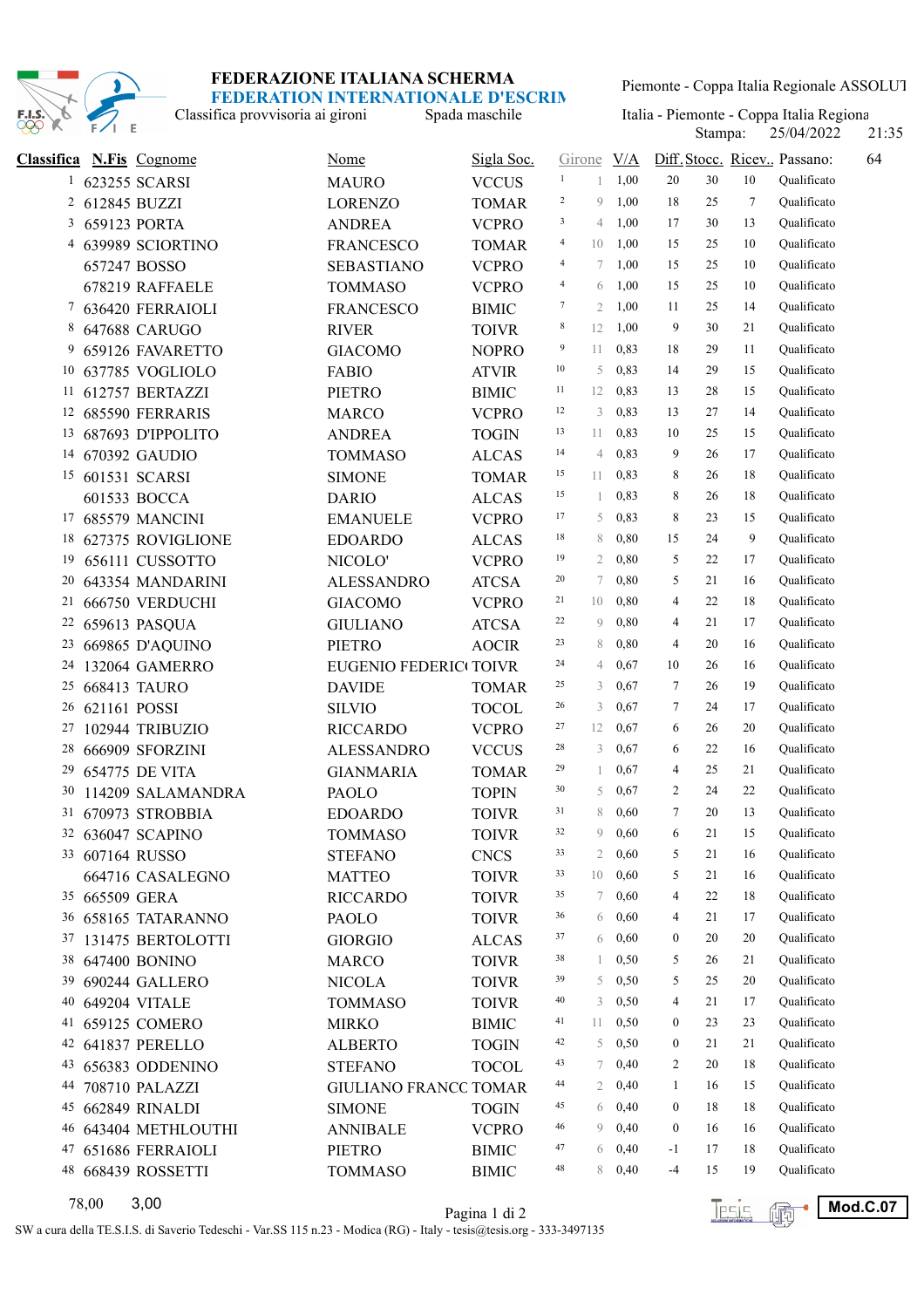

Classifica provvisoria ai gironi

Piemonte - Coppa Italia Regionale ASSOLUT

Spada maschile Italia - Piemonte - Coppa Italia Regionale Stampa: 25/04/2022

Stampa: 25/04/2022 21:35

| Classifica | <b>N.Fis</b> Cognome       | <b>Nome</b>                 | Sigla Soc.   | Girone |                | V/A  |       |        |    | Diff. Stocc. Ricev Passano:<br>64 |
|------------|----------------------------|-----------------------------|--------------|--------|----------------|------|-------|--------|----|-----------------------------------|
| 49         | 703542 RASTELLI            | <b>LUCA</b>                 | <b>VCPRO</b> | 49     | 8              | 0,40 | $-6$  | 15     | 21 | Oualificato                       |
| 50         | 604808 MACULOTTI           | <b>GIACOMO</b>              | <b>VCPRO</b> | 50     | 11             | 0,33 | $-1$  | 19     | 20 | Oualificato                       |
| 51         | 624692 BARBERO             | <b>STEFANO</b>              | <b>TOMAR</b> | 51     | $\overline{4}$ | 0.33 | $-3$  | 21     | 24 | Oualificato                       |
|            | 662912 GALLI               | <b>ELIA PIETRO</b>          | <b>VCPRO</b> | 51     | $\overline{1}$ | 0.33 | $-3$  | 21     | 24 | Oualificato                       |
| 53         | <b>648100 BELLONE</b>      | <b>LUCA</b>                 | <b>ATCSA</b> | 53     | 12             | 0,33 | $-4$  | 23     | 27 | Qualificato                       |
| 54         | 663515 BELLONE             | <b>ALESSANDRO</b>           | <b>ATCSA</b> | 54     | $\overline{4}$ | 0,33 | $-4$  | 22     | 26 | Oualificato                       |
| 55         | 125730 ALBANESE            | <b>ANDREA GUIDO EN CNCS</b> |              | 55     | 4              | 0,33 | -6    | 20     | 26 | Qualificato                       |
|            | 56 624222 BORLENGO         | <b>ANDREA</b>               | <b>TOMAR</b> | 56     | 12             | 0.33 | $-7$  | 19     | 26 | Qualificato                       |
|            | 645956 PASOTTI             | <b>RICCARDO</b>             | <b>NOPRO</b> | 56     | 12             | 0,33 | $-7$  | 19     | 26 | Qualificato                       |
| 58         | 658883 MICHELETTI CREMASCO | <b>FILIPPO</b>              | <b>TOIVR</b> | 58     | $\overline{2}$ | 0,20 | $-2$  | 19     | 21 | Qualificato                       |
| 59         | 696207 BELLAN              | <b>FEDERICO</b>             | <b>VCCUS</b> | 59     | 10             | 0,20 | $-5$  | 18     | 23 | Qualificato                       |
| 60         | 657689 MESTURINO           | <b>VITTORIO</b>             | <b>TOGIN</b> | 60     | 7              | 0,20 | -6    | 15     | 21 | Qualificato                       |
| 61         | 667504 CUCCHIARA           | <b>AURELIO LUCIO</b>        | <b>NOPRO</b> | 61     | 10             | 0,20 | $-8$  | 15     | 23 | Qualificato                       |
| 62         | 695435 GEROLLA             | <b>ALESSANDRO</b>           | <b>TOCS</b>  | 62     | 10             | 0,20 | -11   | 11     | 22 | Qualificato                       |
| 63         | 674820 CARRETTA            | <b>MATTIA</b>               | <b>ALCAS</b> | 63     | 9              | 0,20 | -14   | 10     | 24 | Qualificato                       |
|            | 64 696250 RICCIO           | <b>ETTORE</b>               | <b>ATCSA</b> | 64     | $\mathbf{1}$   | 0,17 | $-5$  | 21     | 26 | Qualificato                       |
| 65         | 619638 BORRIONE            | <b>MARCO</b>                | <b>TOMAR</b> | 65     | 5              | 0,17 | $-9$  | 18     | 27 | Eliminato                         |
| 66         | 677547 SORGI               | <b>LUCA</b>                 | <b>ATCSA</b> | 66     | 11             | 0,17 | $-15$ | 12     | 27 | Eliminato                         |
| 67         | 144771 PAROLA              | <b>MAURO</b>                | <b>ATVIR</b> | 67     | 3              | 0,17 | $-17$ | 12     | 29 | Eliminato                         |
| 68         | 682119 CHERUBINI           | NICCOLÒ                     | <b>TOIVR</b> | 68     | 12             | 0,00 | $-10$ | 19     | 29 | Eliminato                         |
| 69         | 711248 DI MAURO            | <b>LUCA</b>                 | <b>BIMIC</b> | 69     | $\mathcal{Q}$  | 0,00 | $-14$ | 11     | 25 | Eliminato                         |
| 70         | 712451 DUTTO               | <b>ANTHONY</b>              | <b>CNCS</b>  | 70     | 8              | 0.00 | $-16$ | 9      | 25 | Eliminato                         |
| 71         | 713462 LA NOCE             | <b>ALESSANDRO</b>           | <b>TOCS</b>  | 71     | 6              | 0,00 | $-18$ | $\tau$ | 25 | Eliminato                         |
|            | 72 659867 GASTALDI         | <b>MARCO</b>                | <b>CNCS</b>  | 72     | 5              | 0,00 | $-20$ | 10     | 30 | Eliminato                         |
|            | 677543 MAGGI               | <b>GABRIELE</b>             | <b>ATCSA</b> | 72     | 3              | 0.00 | $-20$ | 10     | 30 | Eliminato                         |
|            | 74 658117 GALLUZZO         | <b>RICCARDO</b>             | <b>TOIVR</b> | 74     | 11             | 0,00 | $-20$ | 9      | 29 | Eliminato                         |
|            | 75 674277 LA SCALA         | <b>PIERO</b>                | <b>TOCOL</b> | 75     | $\overline{2}$ | 0.00 | $-20$ | 5      | 25 | Eliminato                         |
|            | 713316 FELICI              | <b>JACOPO</b>               | TOCH4        | 75     | 7              | 0,00 | $-20$ | 5      | 25 | Eliminato                         |
|            | 77 632977 PANZANELLI       | <b>ALBERTO</b>              | <b>BIMIC</b> | 77     | 4              | 0,00 | $-23$ | 7      | 30 | Eliminato                         |
| 78         | 702261 PICCARDI            | <b>DARIO</b>                | <b>BIMIC</b> | 78     | 1              | 0,00 | $-29$ | 1      | 30 | Eliminato                         |

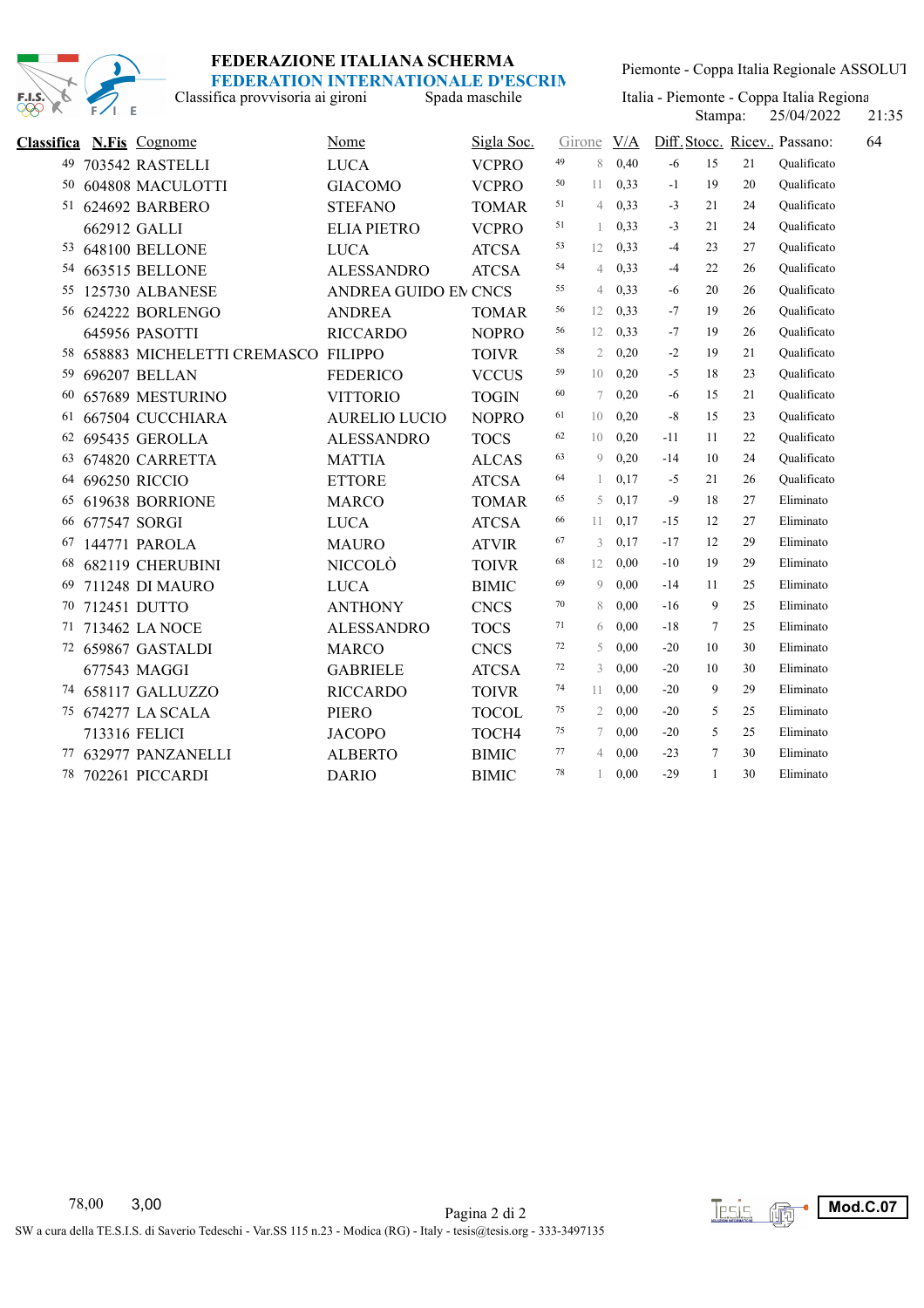| FEDERAZIONE ITALIANA SCHERMA              |
|-------------------------------------------|
| <b>FEDERATION INTERNATIONALE D'ESCRIN</b> |

|                       |                | FEDERAZIONE ITALIANA SCHERMA<br><b>FEDERATION INTERNATIONALE D'ESCRIN</b> |                            |                    |                           |                  |                                    |                           |                | Piemonte - Coppa Italia Regionale ASSOI |                |                             |                 |              |       |  |  |
|-----------------------|----------------|---------------------------------------------------------------------------|----------------------------|--------------------|---------------------------|------------------|------------------------------------|---------------------------|----------------|-----------------------------------------|----------------|-----------------------------|-----------------|--------------|-------|--|--|
| F.I.S.`<br><b>QQQ</b> |                |                                                                           | Spada maschile             |                    |                           |                  |                                    |                           |                |                                         |                | Italia - Piemonte - Stampa: | 25/04/2022      |              | 21:37 |  |  |
|                       | <b>Num.FIS</b> | Cognome                                                                   | <b>Nome</b>                | Società            |                           |                  | Sf.1 Sf.2 Sf.3 Sf.4 Sf.5 Sf.6 Sf.7 |                           |                |                                         |                | Punt.                       |                 | Diff. Stocc. |       |  |  |
|                       | Girone N.      | 1                                                                         |                            |                    |                           |                  |                                    |                           |                |                                         |                |                             |                 |              |       |  |  |
|                       | 1 662912 GALLI |                                                                           | <b>ELIA PIETRO</b>         | <b>VCPRO</b>       |                           | $\overline{2}$   | 3                                  | $\overline{\mathcal{A}}$  | $\overline{2}$ | V                                       | $\mathbf V$    | 0,330                       | $-3$            | 21           |       |  |  |
|                       |                | 2 647400 BONINO                                                           | <b>MARCO</b>               | <b>TOIVR</b>       | V                         |                  | $\overline{4}$                     | 3                         | $\overline{4}$ | V                                       | V              | 0,500                       | 5               | 26           |       |  |  |
|                       |                | 3 654775 DE VITA                                                          | <b>GIANMARIA</b>           | <b>TOMAR</b>       | V                         | V                |                                    | $\overline{4}$            |                | $\mathbf V$                             | $\mathbf{V}$   | 0,670                       | 4               | 25           |       |  |  |
|                       |                | 4 601533 BOCCA                                                            | <b>DARIO</b>               | <b>ALCAS</b>       | $\boldsymbol{\mathrm{V}}$ | V                | $\mathbf V$                        |                           | 1              | V                                       | V              | 0,830                       | 8               | 26           |       |  |  |
|                       |                | 5 623255 SCARSI                                                           | <b>MAURO</b>               | <b>VCCUS</b>       | V                         | V                | V                                  | V                         |                | V                                       | V              | 1,000                       | 20              | 30           |       |  |  |
|                       |                | 6 696250 RICCIO                                                           | <b>ETTORE</b>              | <b>ATCSA</b>       | $\overline{4}$            | $\overline{4}$   | $\overline{4}$                     | $\overline{2}$            | $\overline{2}$ |                                         | V              | 0,170                       | $-5$            | 21           |       |  |  |
|                       |                | 7 702261 PICCARDI                                                         | <b>DARIO</b>               | <b>BIMIC</b>       | $\overline{0}$            | $\overline{0}$   | $\overline{0}$                     | $\overline{0}$            | $\overline{0}$ | 1                                       |                | 0,000                       | $-29$           | -1           |       |  |  |
|                       | $Girone N$ .   | $\overline{2}$                                                            |                            |                    |                           |                  |                                    |                           |                |                                         |                |                             |                 |              |       |  |  |
|                       |                | 1 708710 PALAZZI                                                          | <b>GIULIANO FRAI TOMAR</b> |                    |                           | 3                | 1                                  | V                         | $\overline{c}$ | V                                       |                | 0,400                       | 1               | 16           |       |  |  |
|                       |                | 2 636420 FERRAIOLI                                                        | <b>FRANCESCO</b>           | <b>BIMIC</b>       | V                         |                  | $\mathbf{V}$                       | V                         | V              | $\mathbf{V}$                            |                | 1,000                       | 11              | 25           |       |  |  |
|                       |                | 3 607164 RUSSO                                                            | <b>STEFANO</b>             | <b>CNCS</b>        | V                         | $\overline{2}$   |                                    | $\mathbf V$               | 4              | V                                       |                | 0,600                       | 5               | 21           |       |  |  |
|                       |                | 4 674277 LA SCALA                                                         | <b>PIERO</b>               | <b>TOCOL</b>       | $\overline{0}$            |                  |                                    |                           | $\overline{c}$ |                                         |                | 0,000                       | $-20$           | 5            |       |  |  |
|                       |                | 5 656111 CUSSOTTO                                                         | NICOLO'                    | <b>VCPRO</b>       | v3                        | $\overline{4}$   | $\mathbf V$                        | $\mathbf{V}$              |                | $\mathbf{V}$                            |                | 0,800                       | 5               | 22           |       |  |  |
|                       |                | 6 658883 MICHELETTI CREM FILIPPO                                          |                            | <b>TOIVR</b>       | $\overline{2}$            | $\overline{4}$   | 4                                  | $\mathbf V$               | 4              |                                         |                | 0,200                       | $-2$            | 19           |       |  |  |
|                       | $Girone N$ .   | $\mathbf{3}$                                                              |                            |                    |                           |                  |                                    |                           |                |                                         |                |                             |                 |              |       |  |  |
|                       |                | 1 144771 PAROLA                                                           | <b>MAURO</b>               | <b>ATVIR</b>       |                           | $\overline{2}$   | $\mathbf{0}$                       | $\mathbf V$               | 1              | 1                                       | 3              | 0,170                       | $-17$           | 12           |       |  |  |
|                       |                | 2 666909 SFORZINI                                                         | <b>ALESSANDRO</b>          | <b>VCCUS</b>       | $\mathbf V$               |                  | $\mathbf{V}$                       | $\mathbf V$               | V              | $\overline{2}$                          | $\mathbf{0}$   | 0,670                       | 6               | 22           |       |  |  |
|                       |                | 3 649204 VITALE                                                           | <b>TOMMASO</b>             | <b>TOIVR</b>       | V                         | 1                |                                    | V                         | 2              | $\mathbf V$                             | 3              | 0,500                       | 4               | 21           |       |  |  |
|                       |                | 4 677543 MAGGI                                                            | <b>GABRIELE</b>            | <b>ATCSA</b>       | $\overline{4}$            |                  | $\boldsymbol{0}$                   |                           | $\theta$       | $\overline{2}$                          | 3              | 0,000                       | $-20$           | 10           |       |  |  |
|                       |                | 5 685590 FERRARIS                                                         | <b>MARCO</b>               | <b>VCPRO</b>       | $\mathbf V$               | $\overline{2}$   | $\mathbf V$                        | V                         |                | $\mathbf{V}$                            | $\mathbf V$    | 0,830                       | 13              | 27           |       |  |  |
|                       | 6 621161 POSSI |                                                                           | <b>SILVIO</b>              | <b>TOCOL</b>       | $\mathbf{V}$              | $\mathbf V$      | $\overline{2}$                     | $\mathbf V$               | $\overline{2}$ |                                         | $\mathbf V$    | 0,670                       | $\overline{7}$  | 24           |       |  |  |
|                       |                | 7 668413 TAURO                                                            | <b>DAVIDE</b>              | TOMAR <sup>V</sup> |                           | V                | $\mathbf V$                        | V                         | $\overline{4}$ | $\overline{2}$                          |                | 0,670                       | $7\phantom{.0}$ | 26           |       |  |  |
|                       | $Girone N$ .   | $\overline{4}$                                                            |                            |                    |                           |                  |                                    |                           |                |                                         |                |                             |                 |              |       |  |  |
|                       |                | 1 632977 PANZANELLI                                                       | <b>ALBERTO</b>             | <b>BIMIC</b>       |                           | $\boldsymbol{0}$ | $\mathbf{0}$                       | $\mathbf{1}$              | $\overline{2}$ | 2                                       | 2              | 0,000                       | $-23$           | - 7          |       |  |  |
|                       |                | 2 132064 GAMERRO                                                          | EUGENIO FEDE TOIVR         |                    | $\mathbf V$               |                  | $\overline{4}$                     | $\ensuremath{\mathbf{V}}$ | 2              | V                                       | $\mathbf V$    | 0,670                       | 10              | 26           |       |  |  |
|                       |                | 3 670392 GAUDIO                                                           | <b>TOMMASO</b>             | <b>ALCAS</b>       | V                         | V                |                                    | $\mathbf V$               |                | V                                       | V              | 0,830                       | 9               | 26           |       |  |  |
|                       |                | 4 624692 BARBERO                                                          | <b>STEFANO</b>             | TOMAR V            |                           | $\overline{2}$   | 1                                  |                           | $\overline{4}$ | V                                       | $\overline{4}$ | 0,330                       | $-3$            | 21           |       |  |  |
|                       |                | 5 659123 PORTA                                                            | ANDREA                     | <b>VCPRO</b>       | $\mathbf V$               | $\mathbf V$      | $\mathbf V$                        | $\mathbf{V}$              |                | V                                       | $\mathbf V$    | 1,000                       | 17              | 30           |       |  |  |
|                       |                | 6 125730 ALBANESE                                                         | ANDREA GUIDC CNCS          |                    | V                         | 3                | 3                                  | 3                         | 1              |                                         | $\mathbf V$    | 0,330                       | $-6$            | 20           |       |  |  |
|                       |                | 7 663515 BELLONE                                                          | ALESSANDRO ATCSA           |                    | $\mathbf V$               | 1                | $\overline{4}$                     | V                         | 3              | 4                                       |                | 0,330                       | $-4$            | 22           |       |  |  |

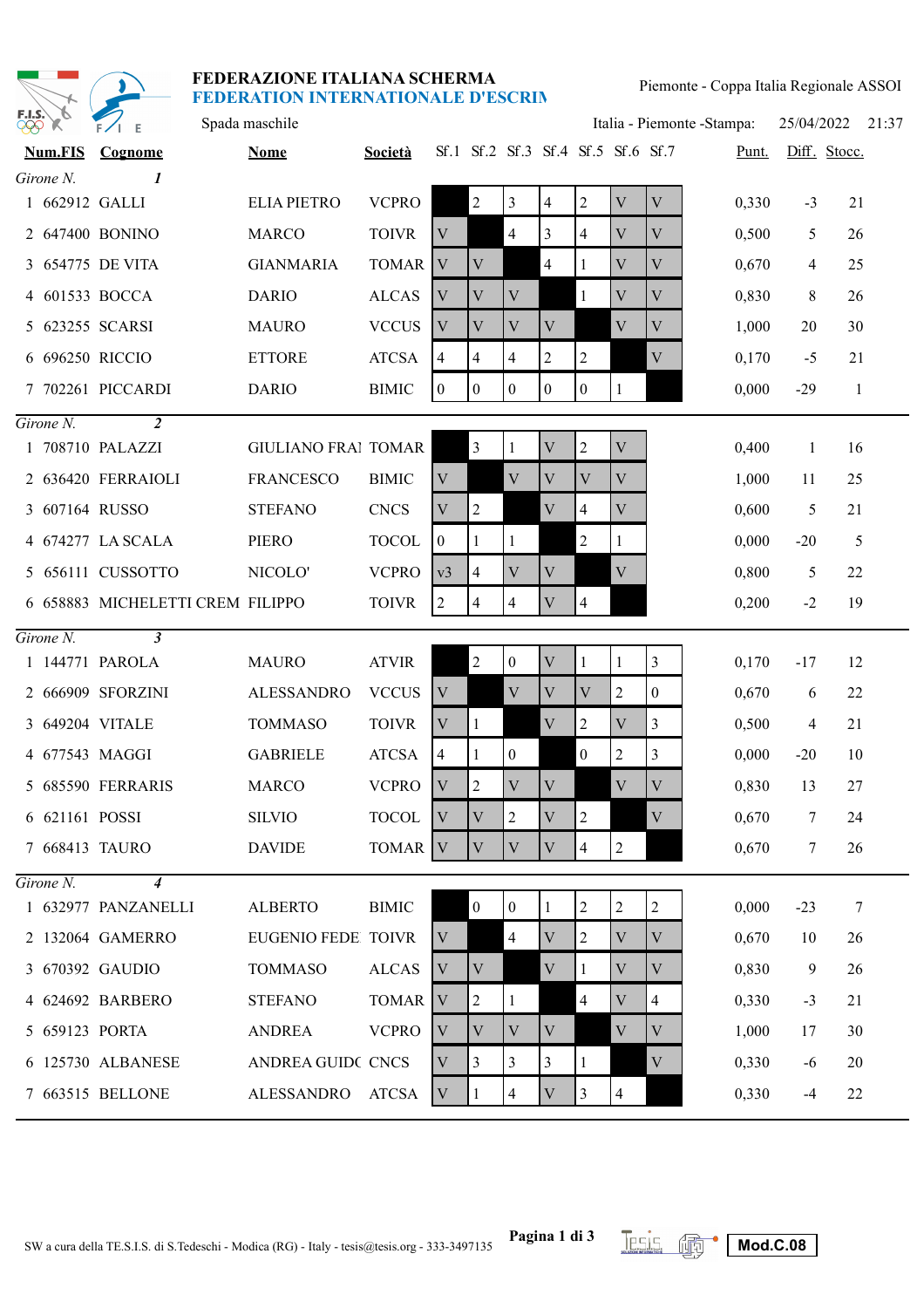

| F.I.S.\<br><b>PPP</b> | O,<br>$\chi$   | $F/I$ E             | Spada maschile    |                        |                |                |                         |                                    |                         |                |              | Italia - Piemonte - Stampa: | 25/04/2022       |                 | 21:37 |
|-----------------------|----------------|---------------------|-------------------|------------------------|----------------|----------------|-------------------------|------------------------------------|-------------------------|----------------|--------------|-----------------------------|------------------|-----------------|-------|
|                       | <b>Num.FIS</b> | Cognome             | <b>Nome</b>       | Società                |                |                |                         | Sf.1 Sf.2 Sf.3 Sf.4 Sf.5 Sf.6 Sf.7 |                         |                |              | Punt.                       |                  | Diff. Stocc.    |       |
|                       | Girone N.      | 5                   |                   |                        |                |                |                         |                                    |                         |                |              |                             |                  |                 |       |
|                       |                | 1 114209 SALAMANDRA | PAOLO             | <b>TOPIN</b>           |                | $\mathbf V$    | $\mathbf V$             | $\overline{3}$                     | 3                       | v3             | $\mathbf{V}$ | 0,670                       | 2                | 24              |       |
|                       |                | 2 659867 GASTALDI   | <b>MARCO</b>      | <b>CNCS</b>            | 2              |                | 2                       | $\boldsymbol{0}$                   | $\overline{c}$          | $\overline{2}$ | 2            | 0,000                       | $-20$            | 10              |       |
|                       |                | 3 619638 BORRIONE   | <b>MARCO</b>      | <b>TOMAR</b>           | 4              | V              |                         | $\overline{4}$                     | $\overline{c}$          | $\overline{2}$ |              | 0,170                       | $-9$             | 18              |       |
|                       |                | 4 685579 MANCINI    | <b>EMANUELE</b>   | <b>VCPRO</b>           | V              | V              | V                       |                                    | $\Omega$                | $\mathbf{V}$   | v3           | 0,830                       | 8                | 23              |       |
|                       |                | 5 637785 VOGLIOLO   | <b>FABIO</b>      | <b>ATVIR</b>           | $\mathbf V$    | V              | $\mathbf{V}$            | V                                  |                         | $\mathbf V$    | 4            | 0,830                       | 14               | 29              |       |
|                       |                | 6 641837 PERELLO    | <b>ALBERTO</b>    | <b>TOGIN</b>           | 2              | V              | V                       |                                    | 3                       |                | $\mathbf V$  | 0,500                       | $\boldsymbol{0}$ | 21              |       |
|                       |                | 7 690244 GALLERO    | <b>NICOLA</b>     | <b>TOIVR</b>           | $\overline{4}$ | V              | V                       | 2                                  | $\overline{\mathsf{V}}$ | $\overline{4}$ |              | 0,500                       | 5                | 25              |       |
|                       | $Girone N$ .   | 6                   |                   |                        |                |                |                         |                                    |                         |                |              |                             |                  |                 |       |
|                       |                | 1 658165 TATARANNO  | <b>PAOLO</b>      | <b>TOIVR</b>           |                | $\overline{3}$ | $\mathbf{V}$            | $\mathbf{V}$                       | 3                       | $\mathbf{V}$   |              | 0,600                       | 4                | 21              |       |
|                       |                | 2 678219 RAFFAELE   | <b>TOMMASO</b>    | <b>VCPRO</b>           | V              |                | V                       | V                                  | V                       | V              |              | 1,000                       | 15               | 25              |       |
|                       |                | 3 713462 LA NOCE    | <b>ALESSANDRO</b> | <b>TOCS</b>            | 2              | -1             |                         | $\overline{2}$                     | $\boldsymbol{0}$        | $\overline{c}$ |              | 0,000                       | $-18$            | $7\phantom{.0}$ |       |
|                       |                | 4 662849 RINALDI    | <b>SIMONE</b>     | <b>TOGIN</b>           | 3              | 1              | $\mathbf V$             |                                    | $\mathbf{V}$            | 4              |              | 0,400                       | $\boldsymbol{0}$ | 18              |       |
|                       |                | 5 651686 FERRAIOLI  | PIETRO            | <b>BIMIC</b>           | V              | 2              | V                       |                                    |                         | $\overline{4}$ |              | 0,400                       | $-1$             | 17              |       |
|                       |                | 6 131475 BERTOLOTTI | <b>GIORGIO</b>    | <b>ALCAS</b>           | 2              | 3              | V                       | V                                  | V                       |                |              | 0,600                       | $\mathbf{0}$     | 20              |       |
|                       | $Girone N$ .   | $\overline{7}$      |                   |                        |                |                |                         |                                    |                         |                |              |                             |                  |                 |       |
|                       |                | 1 656383 ODDENINO   | <b>STEFANO</b>    | $\operatorname{TOCOL}$ |                | $\overline{4}$ | $\overline{c}$          | $\mathbf V$                        | V                       | 4              |              | 0,400                       | 2                | 20              |       |
|                       |                | 2 657247 BOSSO      | <b>SEBASTIANO</b> | <b>VCPRO</b>           | V              |                | V                       | V                                  | V                       | V              |              | 1,000                       | 15               | 25              |       |
|                       | 3 665509 GERA  |                     | <b>RICCARDO</b>   | <b>TOIVR</b>           | V              | $\overline{3}$ |                         | V                                  | V                       | 4              |              | 0,600                       | 4                | 22              |       |
|                       |                | 4 657689 MESTURINO  | <b>VITTORIO</b>   | <b>TOGIN</b>           | 3              | 1              | 3                       |                                    | V                       | 3              |              | 0,200                       | $-6$             | 15              |       |
|                       |                | 5 713316 FELICI     | <b>JACOPO</b>     | TOCH4                  | $\mathbf{0}$   | 1              | 3                       | $\vert$ 1                          |                         | $\mathbf{0}$   |              | 0,000                       | $-20$            | 5               |       |
|                       |                | 6 643354 MANDARINI  | <b>ALESSANDRO</b> | ATCSA                  | V              | $\mathbf{1}$   | $\overline{\mathbf{V}}$ | V                                  | V                       |                |              | 0,800                       | 5                | 21              |       |
|                       | Girone N.      | $\overline{\delta}$ |                   |                        |                |                |                         |                                    |                         |                |              |                             |                  |                 |       |
|                       |                | 1 703542 RASTELLI   | <b>LUCA</b>       | <b>VCPRO</b>           |                | $\mathbf V$    | $\overline{2}$          | $\sqrt{2}$                         | $\mathbf V$             |                |              | 0,400                       | $-6$             | 15              |       |
|                       |                | 2 627375 ROVIGLIONE | <b>EDOARDO</b>    | <b>ALCAS</b>           | $\overline{4}$ |                | V                       | V                                  | V                       | V              |              | 0,800                       | 15               | 24              |       |
|                       |                | 3 670973 STROBBIA   | <b>EDOARDO</b>    | <b>TOIVR</b>           | V              | $\overline{2}$ |                         | $\mathfrak{Z}$                     | V                       | V              |              | 0,600                       | 7                | 20              |       |
|                       |                | 4 669865 D'AQUINO   | <b>PIETRO</b>     | <b>AOCIR</b>           | $\mathbf V$    | 1              | v4                      |                                    | $\mathbf V$             | V              |              | 0,800                       | 4                | 20              |       |
|                       |                | 5 712451 DUTTO      | <b>ANTHONY</b>    | <b>CNCS</b>            | $\overline{2}$ | $\mathbf{0}$   | 1                       | 3                                  |                         | 3              |              | 0,000                       | $-16$            | 9               |       |
|                       |                | 6 668439 ROSSETTI   | <b>TOMMASO</b>    | <b>BIMIC</b>           | V              |                |                         | 3                                  | $\overline{V}$          |                |              | 0,400                       | $-4$             | 15              |       |

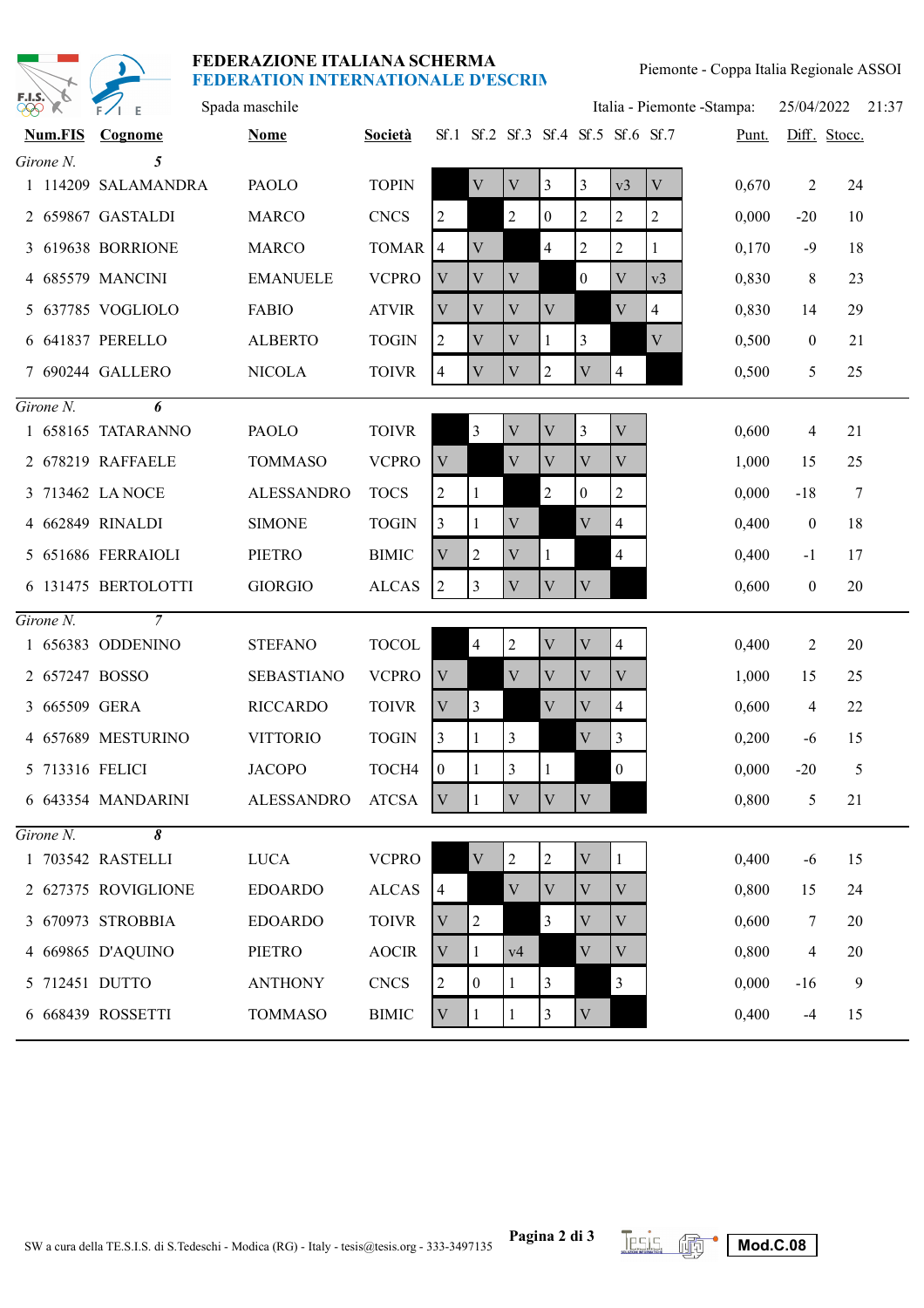

| <b>PRO K</b>   | $F/I$ E             | Spada maschile      |                    |                |                               |                |                |                |                | Italia - Piemonte - Stampa: |       | 25/04/2022 21:37 |              |  |
|----------------|---------------------|---------------------|--------------------|----------------|-------------------------------|----------------|----------------|----------------|----------------|-----------------------------|-------|------------------|--------------|--|
| <b>Num.FIS</b> | Cognome             | <b>Nome</b>         | <b>Società</b>     |                | Sf.1 Sf.2 Sf.3 Sf.4 Sf.5 Sf.6 |                |                |                |                |                             | Punt. |                  | Diff. Stocc. |  |
| Girone N.      | 9                   |                     |                    |                |                               |                |                |                |                |                             |       |                  |              |  |
|                | 1 659613 PASQUA     | <b>GIULIANO</b>     | <b>ATCSA</b>       |                | $\mathbf V$                   | V              | V              | V              |                |                             | 0,800 | 4                | 21           |  |
|                | 2 636047 SCAPINO    | <b>TOMMASO</b>      | <b>TOIVR</b>       | $\overline{4}$ |                               | V              | V              | $\mathbf{V}$   | 2              |                             | 0,600 | 6                | 21           |  |
|                | 3 643404 METHLOUTHI | <b>ANNIBALE</b>     | <b>VCPRO</b>       | $\overline{4}$ | 1                             |                | $\mathbf V$    | $\mathbf V$    |                |                             | 0,400 | $\boldsymbol{0}$ | 16           |  |
|                | 4 711248 DI MAURO   | <b>LUCA</b>         | <b>BIMIC</b>       | 1              | 3                             | 1              |                | $\overline{4}$ | 2              |                             | 0,000 | $-14$            | 11           |  |
|                | 5 674820 CARRETTA   | <b>MATTIA</b>       | <b>ALCAS</b>       | $\overline{3}$ | $\mathbf{1}$                  | $\overline{0}$ | $\mathbf V$    |                | $\mathbf{1}$   |                             | 0,200 | $-14$            | 10           |  |
| 6 612845 BUZZI |                     | <b>LORENZO</b>      | TOMAR V            |                | $\mathbf V$                   | V              | V              | V              |                |                             | 1,000 | 18               | 25           |  |
| $Girone N$ .   | $\overline{10}$     |                     |                    |                |                               |                |                |                |                |                             |       |                  |              |  |
|                | 1 695435 GEROLLA    | <b>ALESSANDRO</b>   | <b>TOCS</b>        |                | $\sqrt{2}$                    | 3              | 1              | V              | $\mathbf{0}$   |                             | 0,200 | $-11$            | 11           |  |
|                | 2 666750 VERDUCHI   | <b>GIACOMO</b>      | <b>VCPRO</b>       | V              |                               | $\mathbf{V}$   | $\mathbf{V}$   | V              | 2              |                             | 0,800 | 4                | 22           |  |
|                | 3 667504 CUCCHIARA  | AURELIO LUCI( NOPRO |                    | $\mathbf V$    | 3                             |                | $\overline{2}$ | $\overline{3}$ | $\overline{c}$ |                             | 0,200 | $-8$             | 15           |  |
|                | 4 664716 CASALEGNO  | <b>MATTEO</b>       | <b>TOIVR</b>       | V              | 4                             | V              |                | V              | $\overline{2}$ |                             | 0,600 | 5                | 21           |  |
|                | 5 696207 BELLAN     | <b>FEDERICO</b>     | <b>VCCUS</b>       | 2              | $\overline{4}$                | $\mathbf V$    | 3              |                | $\overline{4}$ |                             | 0,200 | $-5$             | 18           |  |
|                | 6 639989 SCIORTINO  | <b>FRANCESCO</b>    | TOMAR V            |                | V                             | V              | V              | V              |                |                             | 1,000 | 15               | 25           |  |
| $Girone N$ .   |                     |                     |                    |                |                               |                |                |                |                |                             |       |                  |              |  |
| 1 677547 SORGI |                     | <b>LUCA</b>         | <b>ATCSA</b>       |                | $\mathbf{1}$                  | $\overline{0}$ | $\overline{c}$ | V              | 4              | $\overline{0}$              | 0,170 | $-15$            | 12           |  |
|                | 2 687693 D'IPPOLITO | <b>ANDREA</b>       | <b>TOGIN</b>       | V              |                               | $\mathbf{1}$   | $\mathbf V$    | $\mathbf{V}$   | $\mathbf{V}$   | v4                          | 0,830 | 10               | 25           |  |
|                | 3 659126 FAVARETTO  | <b>GIACOMO</b>      | <b>NOPRO</b>       | $\mathbf{V}$   | $\mathbf V$                   |                | $\overline{4}$ | V              | V              | $\mathbf V$                 | 0,830 | 18               | 29           |  |
|                | 4 601531 SCARSI     | <b>SIMONE</b>       | TOMAR <sup>V</sup> |                | 3                             | V              |                | V              | V              | v <sub>3</sub>              | 0,830 | 8                | 26           |  |
|                | 5 658117 GALLUZZO   | <b>RICCARDO</b>     | <b>TOIVR</b>       | 2              | $\overline{2}$                | $\overline{0}$ | $\overline{2}$ |                | $\mathbf{0}$   | $\overline{3}$              | 0,000 | $-20$            | 9            |  |
|                | 6 659125 COMERO     | <b>MIRKO</b>        | <b>BIMIC</b>       | $\mathbf V$    | $\overline{3}$                | $\overline{c}$ | 3              | $\mathbf V$    |                | $\mathbf V$                 | 0,500 | $\boldsymbol{0}$ | 23           |  |
|                | 7 604808 MACULOTTI  | GIACOMO             | VCPRO V            |                | $\vert$ 1                     | 3              | $\overline{2}$ | v4             | 4              |                             | 0,330 | $-1$             | 19           |  |
| Girone N.      | $\overline{12}$     |                     |                    |                |                               |                |                |                |                |                             |       |                  |              |  |
|                | 1 647688 CARUGO     | <b>RIVER</b>        | <b>TOIVR</b>       |                | $\mathbf V$                   | $\mathbf V$    | $\mathbf V$    | $\mathbf V$    | $\mathbf V$    | V                           | 1,000 | 9                | 30           |  |
|                | 2 645956 PASOTTI    | <b>RICCARDO</b>     | <b>NOPRO</b>       | $\overline{4}$ |                               | V              | $\mathbf V$    | $\overline{3}$ | $\overline{2}$ | $\mathbf{0}$                | 0,330 | $-7$             | 19           |  |
|                | 3 624222 BORLENGO   | <b>ANDREA</b>       | TOMAR <sub>4</sub> |                | $\overline{c}$                |                | v4             | $\mathbf V$    | 2              | 2                           | 0,330 | $-7$             | 19           |  |
|                | 4 682119 CHERUBINI  | <b>NICCOLÒ</b>      | <b>TOIVR</b>       | 2              | 4                             | 3              |                | $\overline{4}$ | $\overline{2}$ | 4                           | 0,000 | $-10$            | 19           |  |
|                | 5 648100 BELLONE    | <b>LUCA</b>         | <b>ATCSA</b>       | $\overline{4}$ | V                             | 3              | V              |                | $\overline{2}$ | $\overline{4}$              | 0,330 | $-4$             | 23           |  |
|                | 6 612757 BERTAZZI   | PIETRO              | <b>BIMIC</b>       | $\mathfrak{Z}$ | V                             | V              | V              | V              |                | V                           | 0,830 | 13               | 28           |  |
|                | 7 102944 TRIBUZIO   | <b>RICCARDO</b>     | <b>VCPRO</b>       | $\overline{4}$ | $\mathbf V$                   | $\mathbf V$    | $\mathbf V$    | $\mathbf V$    | $\overline{2}$ |                             | 0,670 | 6                | 26           |  |

SW a cura della TE.S.I.S. di S.Tedeschi - Modica (RG) - Italy - tesis@tesis.org - 333-3497135

**Pagina 3 di 3 Mod.C.08**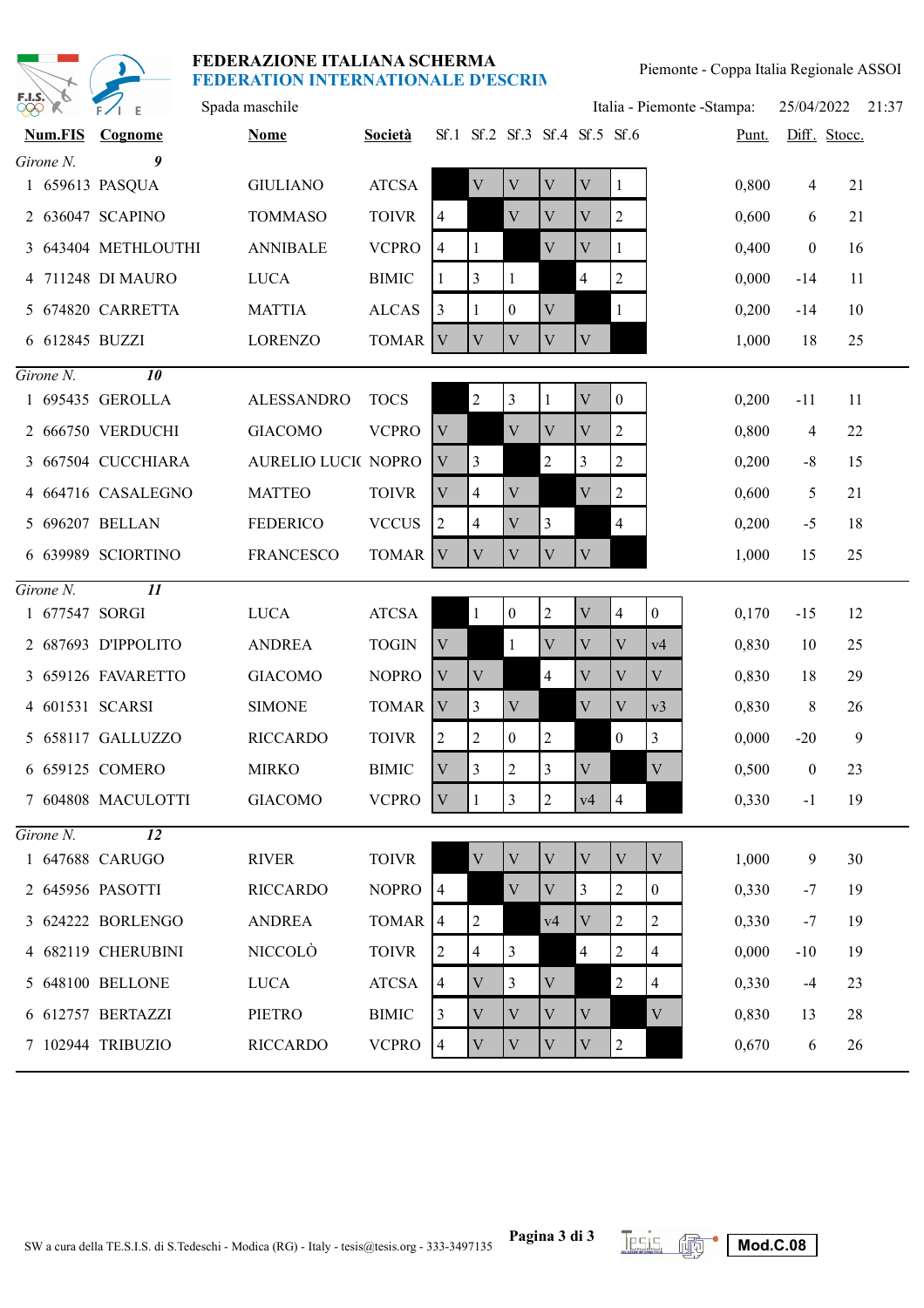

Piemonte - Coppa Italia Regionale ASSOLUT

Spada maschile Classifica iniziale per ranking

Italia - Piemonte - Coppa Italia Regionale AS

| モスナ<br><b>TA</b> | <b>FZI E</b> |                           |                      |                |          | Stampa: 25/04/2022 21:38 |
|------------------|--------------|---------------------------|----------------------|----------------|----------|--------------------------|
| Presenza         |              | Classifica Cognome        | <b>Nome</b>          | <b>Società</b> | Nasc.    | <b>N.Fis</b>             |
| 1 S I            | 66           | <b>SCARSI</b>             | <b>MAURO</b>         | <b>VCCUS</b>   | 13/11/98 | 623255                   |
| 2 S I            | 91           | <b>FERRAIOLI</b>          | <b>FRANCESCO</b>     | <b>BIMIC</b>   | 18/02/02 | 636420                   |
| 3 SI             | 131          | <b>VITALE</b>             | <b>TOMMASO</b>       | <b>TOIVR</b>   | 24/09/02 | 649204                   |
| 4 SI             | 140          | <b>BARBERO</b>            | <b>STEFANO</b>       | <b>TOMAR</b>   | 16/07/00 | 624692                   |
| 5 SI             | 141          | PERELLO                   | <b>ALBERTO</b>       | <b>TOGIN</b>   | 12/05/04 | 641837                   |
| 6S1              | 158          | <b>RAFFAELE</b>           | <b>TOMMASO</b>       | <b>VCPRO</b>   | 26/07/04 | 678219                   |
| 7S1              | 166          | <b>BOSSO</b>              | <b>SEBASTIANO</b>    | <b>VCPRO</b>   | 21/05/05 | 657247                   |
| 8 SI             | 170          | <b>ROVIGLIONE</b>         | <b>EDOARDO</b>       | <b>ALCAS</b>   | 20/07/99 | 627375                   |
| 9 SI             | 176          | METHLOUTHI                | <b>ANNIBALE</b>      | <b>VCPRO</b>   | 21/05/02 | 643404                   |
| 10S              | 199          | <b>SCIORTINO</b>          | <b>FRANCESCO</b>     | <b>TOMAR</b>   | 09/01/05 | 639989                   |
| 11S              | 200          | <b>SCARSI</b>             | <b>SIMONE</b>        | <b>TOMAR</b>   | 01/03/94 | 601531                   |
| 12 SI            | 222          | CARUGO                    | <b>RIVER</b>         | <b>TOIVR</b>   | 01/02/00 | 647688                   |
| 13 SI            | 242          | <b>PASOTTI</b>            | <b>RICCARDO</b>      | <b>NOPRO</b>   | 26/09/03 | 645956                   |
| 14 SI            | 271          | <b>BUZZI</b>              | <b>LORENZO</b>       | <b>TOMAR</b>   | 02/04/94 | 612845                   |
| 15 SI            | 288          | <b>D'IPPOLITO</b>         | <b>ANDREA</b>        | <b>TOGIN</b>   | 23/07/06 | 687693                   |
| 16S              | 291          | <b>VERDUCHI</b>           | <b>GIACOMO</b>       | <b>VCPRO</b>   | 21/06/05 | 666750                   |
| 17S              | 293          | <b>STROBBIA</b>           | <b>EDOARDO</b>       | <b>TOIVR</b>   | 01/06/07 | 670973                   |
| 18 SI            | 295          | <b>GERA</b>               | <b>RICCARDO</b>      | <b>TOIVR</b>   | 18/12/07 | 665509                   |
| 19 SI            | 309          | <b>TATARANNO</b>          | <b>PAOLO</b>         | <b>TOIVR</b>   | 13/09/02 | 658165                   |
| 20S              | 322          | <b>VOGLIOLO</b>           | <b>FABIO</b>         | <b>ATVIR</b>   | 24/04/01 | 637785                   |
| 21 SI            | 331          | <b>GAUDIO</b>             | <b>TOMMASO</b>       | <b>ALCAS</b>   | 24/07/06 | 670392                   |
| 22 SI            | 335          | <b>SFORZINI</b>           | <b>ALESSANDRO</b>    | <b>VCCUS</b>   | 21/05/04 | 666909                   |
| 23 SI            | 366          | <b>PALAZZI</b>            | GIULIANO FRANC TOMAR |                | 20/09/01 | 708710                   |
| 24 SI            | 373          | <b>BONINO</b>             | <b>MARCO</b>         | <b>TOIVR</b>   | 24/12/04 | 647400                   |
| 25 SI            | 381          | <b>GALLI</b>              | <b>ELIA PIETRO</b>   | <b>VCPRO</b>   | 25/10/06 | 662912                   |
| 26 SI            | 438          | MICHELETTI CREMAS FILIPPO |                      | <b>TOIVR</b>   | 27/08/02 | 658883                   |
| 27 SI            | 442          | <b>TAURO</b>              | <b>DAVIDE</b>        | <b>TOMAR</b>   | 21/02/06 | 668413                   |
| 28 SI            | 443          | <b>PORTA</b>              | <b>ANDREA</b>        | <b>VCPRO</b>   | 21/06/04 | 659123                   |
| 29 SI            | 444          | <b>MANCINI</b>            | <b>EMANUELE</b>      | <b>VCPRO</b>   | 26/05/07 | 685579                   |
| 30 SI            | 445          | <b>SCAPINO</b>            | <b>TOMMASO</b>       | <b>TOIVR</b>   | 28/03/00 | 636047                   |
| 31 SI            | 490          | <b>BERTOLOTTI</b>         | <b>GIORGIO</b>       | <b>ALCAS</b>   | 29/06/82 | 131475                   |
| 32 SI            | 491          | <b>MANDARINI</b>          | <b>ALESSANDRO</b>    | <b>ATCSA</b>   | 06/10/96 | 643354                   |
| 33 SI            | 509          | <b>D'AQUINO</b>           | <b>PIETRO</b>        | <b>AOCIR</b>   | 01/05/06 | 669865                   |
| 34 SI            | 510          | CASALEGNO                 | <b>MATTEO</b>        | <b>TOIVR</b>   | 21/04/07 | 664716                   |
| 35 SI            | 522          | <b>BORLENGO</b>           | <b>ANDREA</b>        | <b>TOMAR</b>   | 29/03/94 | 624222                   |
| 36 SI            | 539          | <b>FAVARETTO</b>          | <b>GIACOMO</b>       | <b>NOPRO</b>   | 06/09/00 | 659126                   |
| 37 SI            | 542          | <b>CUCCHIARA</b>          | <b>AURELIO LUCIO</b> | <b>NOPRO</b>   | 16/06/73 | 667504                   |
| 38 SI            | 544          | <b>BELLONE</b>            | <b>LUCA</b>          | <b>ATCSA</b>   | 07/07/00 | 648100                   |
| 39 SI            | 552          | <b>COMERO</b>             | <b>MIRKO</b>         | <b>BIMIC</b>   | 18/07/05 | 659125                   |
| 40 SI            | 606          | <b>GALLERO</b>            | <b>NICOLA</b>        | <b>TOIVR</b>   | 19/06/07 | 690244                   |
| 41 SI            | 607          | <b>PASQUA</b>             | <b>GIULIANO</b>      | <b>ATCSA</b>   | 03/07/95 | 659613                   |
| 42 SI            | 608          | <b>ROSSETTI</b>           | <b>TOMMASO</b>       | <b>BIMIC</b>   | 20/11/01 | 668439                   |
| 43 SI            | 609          | <b>MESTURINO</b>          | <b>VITTORIO</b>      | <b>TOGIN</b>   | 09/12/07 | 657689                   |
| 44 SI            | 630          | <b>FERRAIOLI</b>          | PIETRO               | <b>BIMIC</b>   | 21/07/06 | 651686                   |
| 45 SI            | 632          | <b>BELLONE</b>            | <b>ALESSANDRO</b>    | <b>ATCSA</b>   | 11/11/04 | 663515                   |
| 46 SI            | 632          | <b>FERRARIS</b>           | <b>MARCO</b>         | <b>VCPRO</b>   | 14/01/07 | 685590                   |
| 47 SI            | 642          | <b>CUSSOTTO</b>           | NICOLO'              | <b>VCPRO</b>   | 31/08/05 | 656111                   |
| 48 SI            | 646          | <b>RASTELLI</b>           | <b>LUCA</b>          | <b>VCPRO</b>   | 28/02/06 | 703542                   |

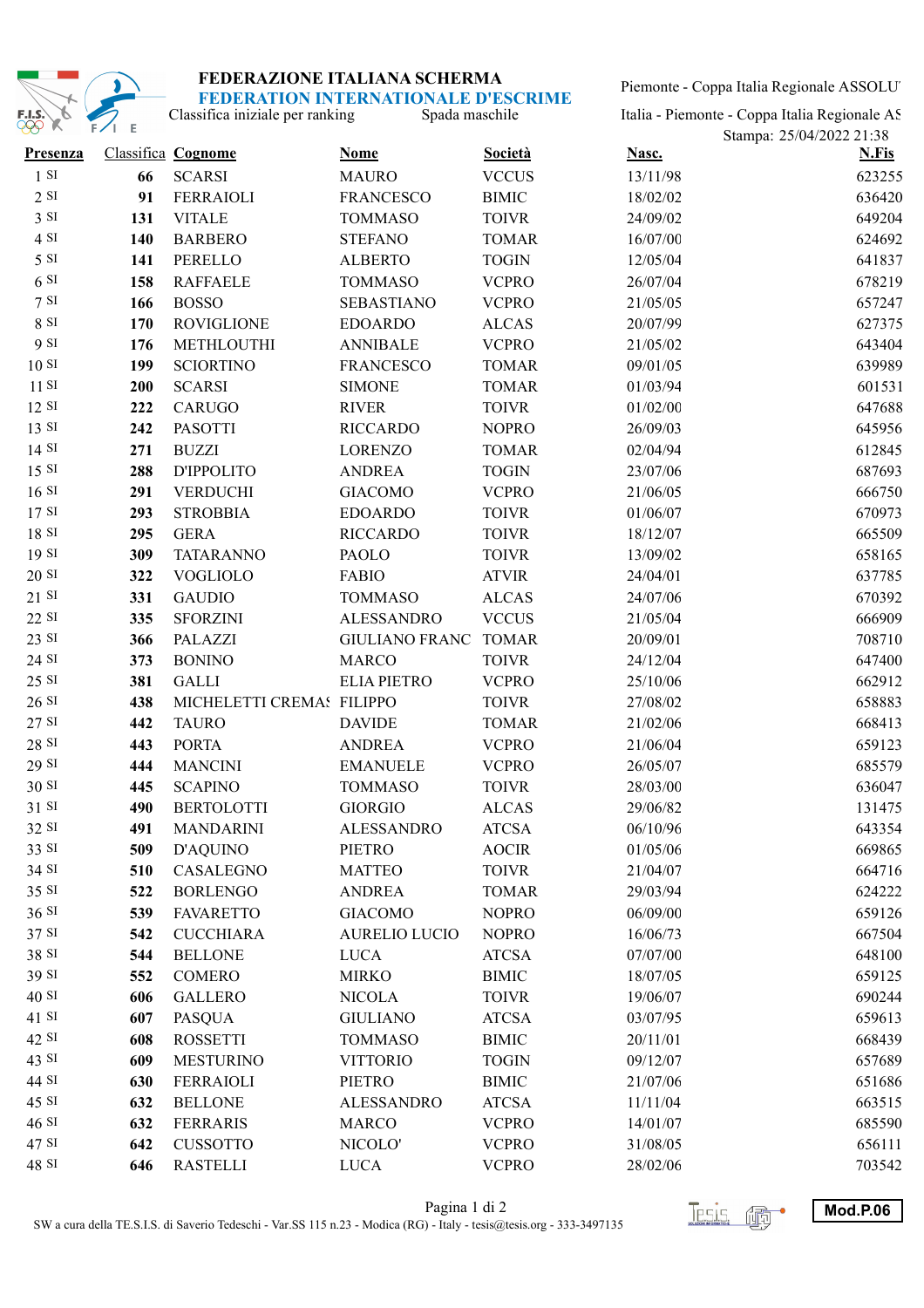

# **FEDERAZIONE ITALIANA SCHERMA**

Spada maschile Classifica iniziale per ranking **FEDERATION INTERNATIONALE D'ESCRIME** Piemonte - Coppa Italia Regionale ASSOLUT

Italia - Piemonte - Coppa Italia Regionale AS

| w               | $\sim$ $\sim$ |                    |                       |                |          | Stampa: 25/04/2022 21:38 |  |
|-----------------|---------------|--------------------|-----------------------|----------------|----------|--------------------------|--|
| <b>Presenza</b> |               | Classifica Cognome | <b>Nome</b>           | <b>Società</b> | Nasc.    | <b>N.Fis</b>             |  |
| 49 SI           | 653           | <b>GAMERRO</b>     | EUGENIO FEDERIC TOIVR |                | 17/10/86 | 132064                   |  |
| 50 SI           | 676           | <b>BOCCA</b>       | <b>DARIO</b>          | <b>ALCAS</b>   | 10/04/90 | 601533                   |  |
| 51 SI           | 782           | <b>RICCIO</b>      | <b>ETTORE</b>         | <b>ATCSA</b>   | 05/09/00 | 696250                   |  |
| 52 SI           | 909           | <b>GALLUZZO</b>    | <b>RICCARDO</b>       | <b>TOIVR</b>   | 22/02/07 | 658117                   |  |
| 53 SI           | 911           | <b>LA SCALA</b>    | <b>PIERO</b>          | <b>TOCOL</b>   | 16/09/63 | 674277                   |  |
| 54 SI           | 918           | <b>MAGGI</b>       | <b>GABRIELE</b>       | <b>ATCSA</b>   | 23/06/07 | 677543                   |  |
| 55 SI           | 960           | <b>SALAMANDRA</b>  | PAOLO                 | <b>TOPIN</b>   | 11/08/75 | 114209                   |  |
| 56 SI           | 961           | <b>RINALDI</b>     | <b>SIMONE</b>         | <b>TOGIN</b>   | 08/08/06 | 662849                   |  |
| 57 SI           | 962           | <b>ODDENINO</b>    | <b>STEFANO</b>        | <b>TOCOL</b>   | 31/10/07 | 656383                   |  |
| 58 SI           | 1.169         | <b>CARRETTA</b>    | <b>MATTIA</b>         | <b>ALCAS</b>   | 07/02/07 | 674820                   |  |
| 59 SI           | 1.184         | <b>BELLAN</b>      | <b>FEDERICO</b>       | <b>VCCUS</b>   | 30/11/07 | 696207                   |  |
| 60S             | 1.200         | <b>SORGI</b>       | <b>LUCA</b>           | <b>ATCSA</b>   | 09/02/07 | 677547                   |  |
| 61 SI           | 9.999         | <b>ALBANESE</b>    | ANDREA GUIDO E CNCS   |                | 06/03/85 | 125730                   |  |
| $62$ SI         | 9.999         | <b>BERTAZZI</b>    | <b>PIETRO</b>         | <b>BIMIC</b>   | 08/07/91 | 612757                   |  |
| 63 SI           | 9.999         | <b>BORRIONE</b>    | <b>MARCO</b>          | <b>TOMAR</b>   | 09/05/64 | 619638                   |  |
| 64 SI           | 9.999         | <b>CHERUBINI</b>   | NICCOLÒ               | <b>TOIVR</b>   | 23/08/07 | 682119                   |  |
| 65 SI           | 9.999         | <b>DE VITA</b>     | <b>GIANMARIA</b>      | <b>TOMAR</b>   | 08/07/06 | 654775                   |  |
| 66 SI           | 9.999         | DI MAURO           | <b>LUCA</b>           | <b>BIMIC</b>   | 21/06/84 | 711248                   |  |
| 67 SI           | 9.999         | <b>DUTTO</b>       | <b>ANTHONY</b>        | <b>CNCS</b>    | 30/11/96 | 712451                   |  |
| 68 SI           | 9.999         | <b>FELICI</b>      | <b>JACOPO</b>         | TOCH4          | 12/04/07 | 713316                   |  |
| 69 SI           | 9.999         | <b>GASTALDI</b>    | <b>MARCO</b>          | <b>CNCS</b>    | 15/07/88 | 659867                   |  |
| 70 SI           | 9.999         | <b>GEROLLA</b>     | <b>ALESSANDRO</b>     | <b>TOCS</b>    | 18/09/07 | 695435                   |  |
| 71 SI           | 9.999         | <b>LANOCE</b>      | <b>ALESSANDRO</b>     | <b>TOCS</b>    | 25/08/59 | 713462                   |  |
| 72 SI           | 9.999         | <b>MACULOTTI</b>   | <b>GIACOMO</b>        | <b>VCPRO</b>   | 17/03/94 | 604808                   |  |
| 73 SI           | 9.999         | PANZANELLI         | <b>ALBERTO</b>        | <b>BIMIC</b>   | 16/10/69 | 632977                   |  |
| 74 SI           | 9.999         | <b>PAROLA</b>      | <b>MAURO</b>          | <b>ATVIR</b>   | 15/10/90 | 144771                   |  |
| 75 SI           | 9.999         | <b>PICCARDI</b>    | <b>DARIO</b>          | <b>BIMIC</b>   | 17/01/07 | 702261                   |  |
| 76 SI           | 9.999         | <b>POSSI</b>       | <b>SILVIO</b>         | <b>TOCOL</b>   | 11/10/99 | 621161                   |  |
| 77 SI           | 9.999         | <b>RUSSO</b>       | <b>STEFANO</b>        | <b>CNCS</b>    | 16/02/94 | 607164                   |  |
| 78 SI           | 9.999         | <b>TRIBUZIO</b>    | <b>RICCARDO</b>       | <b>VCPRO</b>   | 16/12/62 | 102944                   |  |

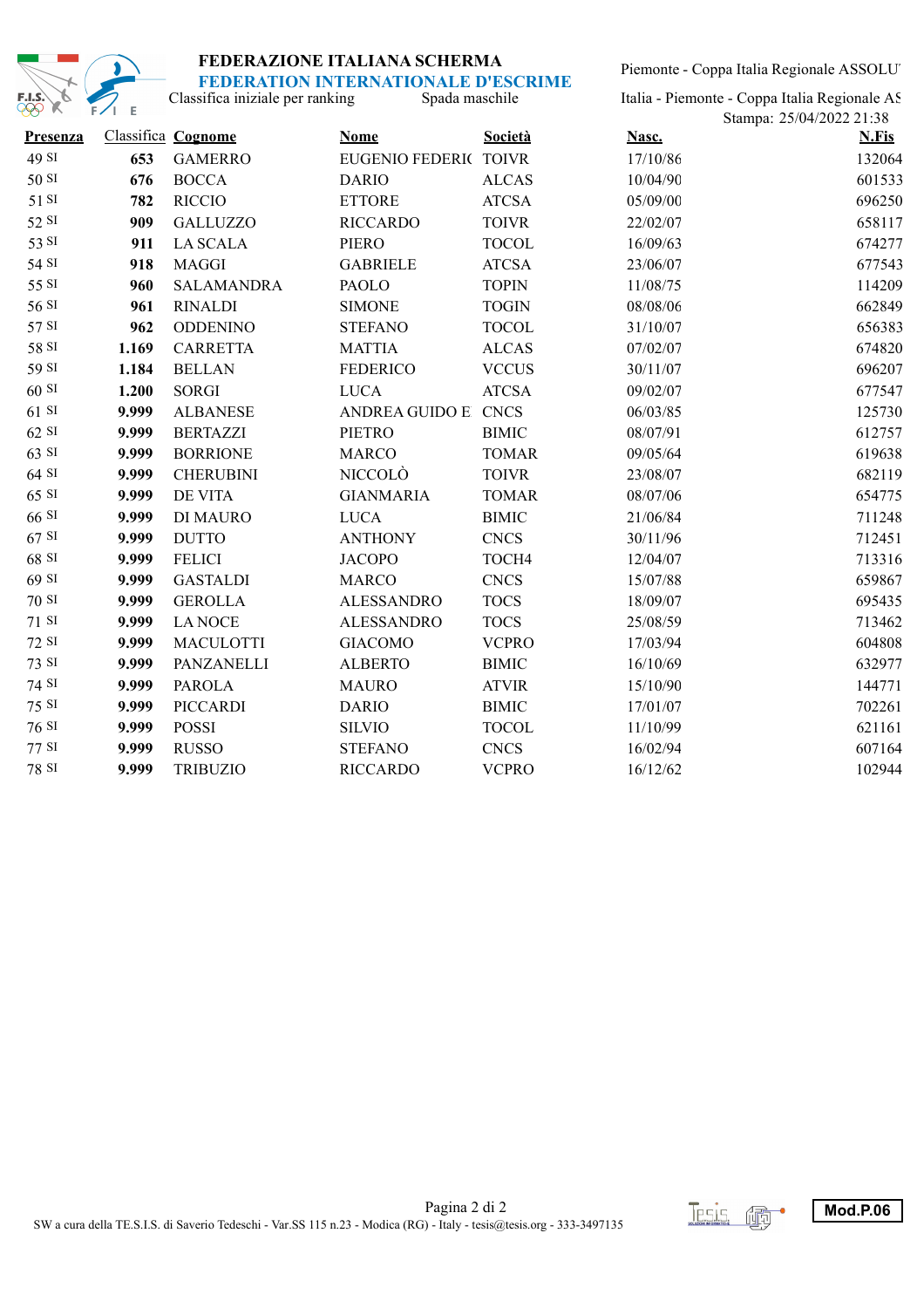### **FEDERAZIONE ITALIANA SCHERMA**



Piemonte - Coppa Italia Regionale ASS **FEDERATION INTERNATIONALE D'ESCRIMETRE** 

| E.I.S.<br>$\mathcal{F}$<br><b>PPP</b> K      | Spada maschile | Italia - Piemonte - Coppa Italia |                               |              |                 |          |
|----------------------------------------------|----------------|----------------------------------|-------------------------------|--------------|-----------------|----------|
|                                              | Punt.rkg       |                                  | Stampa:                       |              | 25/04/2022      | 21:38    |
| Società                                      |                | <b>Presenza Cognome</b>          | <b>Nome</b>                   | <b>N.Fis</b> | Nasc.           | Classif. |
| ALCAS-CLUB SCHERMA CASALE                    | $\rm SI$       | <b>BERTOLOTTI</b>                | <b>GIORGIO</b>                |              | 131475 29/06/82 | 490      |
|                                              | SI             | <b>BOCCA</b>                     | <b>DARIO</b>                  |              | 601533 10/04/90 | 676      |
|                                              | <b>SI</b>      | <b>CARRETTA</b>                  | <b>MATTIA</b>                 |              | 674820 07/02/07 | 1.169    |
|                                              | $\rm SI$       | <b>GAUDIO</b>                    | <b>TOMMASO</b>                |              | 670392 24/07/06 | 331      |
|                                              | $\rm SI$       | <b>ROVIGLIONE</b>                | <b>EDOARDO</b>                |              | 627375 20/07/99 | 170      |
| AOCIR-CIRCOLO SCHERMA AOSTA                  | $\rm SI$       | <b>D'AQUINO</b>                  | <b>PIETRO</b>                 |              | 669865 01/05/06 | 509      |
| ATCSA-CLUB SCHERMA ASSOCIATI                 | $\rm SI$       | <b>BELLONE</b>                   | <b>ALESSANDRO</b>             |              | 663515 11/11/04 | 632      |
|                                              | $\rm SI$       | <b>BELLONE</b>                   | <b>LUCA</b>                   |              | 648100 07/07/00 | 544      |
|                                              | $\rm SI$       | <b>MAGGI</b>                     | <b>GABRIELE</b>               |              | 677543 23/06/07 | 918      |
|                                              | <b>SI</b>      | <b>MANDARINI</b>                 | <b>ALESSANDRO</b>             |              | 643354 06/10/96 | 491      |
|                                              | <b>SI</b>      | <b>PASQUA</b>                    | <b>GIULIANO</b>               |              | 659613 03/07/95 | 607      |
|                                              | SI             | <b>RICCIO</b>                    | <b>ETTORE</b>                 |              | 696250 05/09/00 | 782      |
|                                              | $\rm SI$       | <b>SORGI</b>                     | <b>LUCA</b>                   |              | 677547 09/02/07 | 1.200    |
| ATVIR-VIRTUS SCHERMA ASTI                    | $\rm SI$       | <b>PAROLA</b>                    | <b>MAURO</b>                  |              | 144771 15/10/90 | 9.999    |
|                                              | $\rm SI$       | <b>VOGLIOLO</b>                  | <b>FABIO</b>                  |              | 637785 24/04/01 | 322      |
| <b>BIMIC-PIETRO MICCA BIELLA</b>             | $\rm SI$       | <b>BERTAZZI</b>                  | <b>PIETRO</b>                 |              | 612757 08/07/91 | 9.999    |
|                                              | $\rm SI$       | <b>COMERO</b>                    | <b>MIRKO</b>                  |              | 659125 18/07/05 | 552      |
|                                              | <b>SI</b>      | DI MAURO                         | <b>LUCA</b>                   |              | 711248 21/06/84 | 9.999    |
|                                              | $\rm SI$       | <b>FERRAIOLI</b>                 | <b>FRANCESCO</b>              |              | 636420 18/02/02 | 91       |
|                                              | $\rm SI$       | <b>FERRAIOLI</b>                 | <b>PIETRO</b>                 |              | 651686 21/07/06 | 630      |
|                                              | $\rm SI$       | PANZANELLI                       | <b>ALBERTO</b>                |              | 632977 16/10/69 | 9.999    |
|                                              | $\rm SI$       | <b>PICCARDI</b>                  | <b>DARIO</b>                  |              | 702261 17/01/07 | 9.999    |
|                                              | $\rm SI$       | <b>ROSSETTI</b>                  | <b>TOMMASO</b>                |              | 668439 20/11/01 | 608      |
| CNCS-CIRCOLO SCHERMISTICO CUNEO              | $\rm SI$       | <b>ALBANESE</b>                  | ANDREA GUID(125730 06/03/85   |              |                 | 9.999    |
|                                              | $\rm SI$       | <b>DUTTO</b>                     | <b>ANTHONY</b>                |              | 712451 30/11/96 | 9.999    |
|                                              | <b>SI</b>      | <b>GASTALDI</b>                  | <b>MARCO</b>                  |              | 659867 15/07/88 | 9.999    |
|                                              | <b>SI</b>      | <b>RUSSO</b>                     | <b>STEFANO</b>                |              | 607164 16/02/94 | 9.999    |
| NOPRO-PRO NOVARA SCHERMA                     | $\rm SI$       | <b>CUCCHIARA</b>                 | AURELIO LUCI( 667504 16/06/73 |              |                 | 542      |
|                                              | SI             | <b>FAVARETTO</b>                 | <b>GIACOMO</b>                |              | 659126 06/09/00 | 539      |
|                                              | $\rm SI$       | <b>PASOTTI</b>                   | <b>RICCARDO</b>               |              | 645956 26/09/03 | 242      |
| TOCH4-CH4 sporting                           | $\rm SI$       | <b>FELICI</b>                    | <b>JACOPO</b>                 |              | 713316 12/04/07 | 9.999    |
| TOCOL-CIRCOLO SCHERMA COLLEGNO               | $\rm SI$       | <b>LA SCALA</b>                  | PIERO                         |              | 674277 16/09/63 | 911      |
|                                              | $\rm SI$       | <b>ODDENINO</b>                  | <b>STEFANO</b>                |              | 656383 31/10/07 | 962      |
|                                              | $\rm SI$       | <b>POSSI</b>                     | <b>SILVIO</b>                 |              | 621161 11/10/99 | 9.999    |
| TOCS-CLUB SCHERMA TORINO                     | $\rm SI$       | <b>GEROLLA</b>                   | ALESSANDRO                    |              | 695435 18/09/07 | 9.999    |
|                                              | $\rm SI$       | <b>LANOCE</b>                    | ALESSANDRO                    |              | 713462 25/08/59 | 9.999    |
| TOGIN-GINNASTICA VICTORIA                    | $\rm SI$       | D'IPPOLITO                       | <b>ANDREA</b>                 |              | 687693 23/07/06 | 288      |
|                                              | $\rm SI$       | <b>MESTURINO</b>                 | <b>VITTORIO</b>               |              | 657689 09/12/07 | 609      |
|                                              | $\rm SI$       | PERELLO                          | <b>ALBERTO</b>                |              | 641837 12/05/04 | 141      |
|                                              | $\rm SI$       | <b>RINALDI</b>                   | <b>SIMONE</b>                 |              | 662849 08/08/06 | 961      |
| TOIVR-CIRCOLO SCHERMA GIUSEPPE DELFINO IVREA | $\rm SI$       | <b>BONINO</b>                    | <b>MARCO</b>                  |              | 647400 24/12/04 | 373      |
|                                              | $\rm SI$       | <b>CARUGO</b>                    | <b>RIVER</b>                  |              | 647688 01/02/00 | 222      |
|                                              | $\rm SI$       | CASALEGNO                        | <b>MATTEO</b>                 |              | 664716 21/04/07 | 510      |
|                                              | $\rm SI$       | <b>CHERUBINI</b>                 | <b>NICCOLÒ</b>                |              | 682119 23/08/07 | 9.999    |
|                                              | SI             | <b>GALLERO</b>                   | <b>NICOLA</b>                 |              | 690244 19/06/07 | 606      |
|                                              | $\rm SI$       | <b>GALLUZZO</b>                  | <b>RICCARDO</b>               |              | 658117 22/02/07 | 909      |
|                                              | $\rm SI$       | <b>GAMERRO</b>                   | EUGENIO FEDE 132064 17/10/86  |              |                 | 653      |
|                                              | $\rm SI$       | <b>GERA</b>                      | <b>RICCARDO</b>               |              | 665509 18/12/07 | 295      |
|                                              |                |                                  |                               |              |                 |          |

**Pagina 1 di 2**<br>SW a cura della TE.S.I.S. di Saverio Tedeschi - Var.SS 115 n.23 - Modica (RG) - Italy - tesis@tesis.org - 333-3497135 **Mod.P.03.**